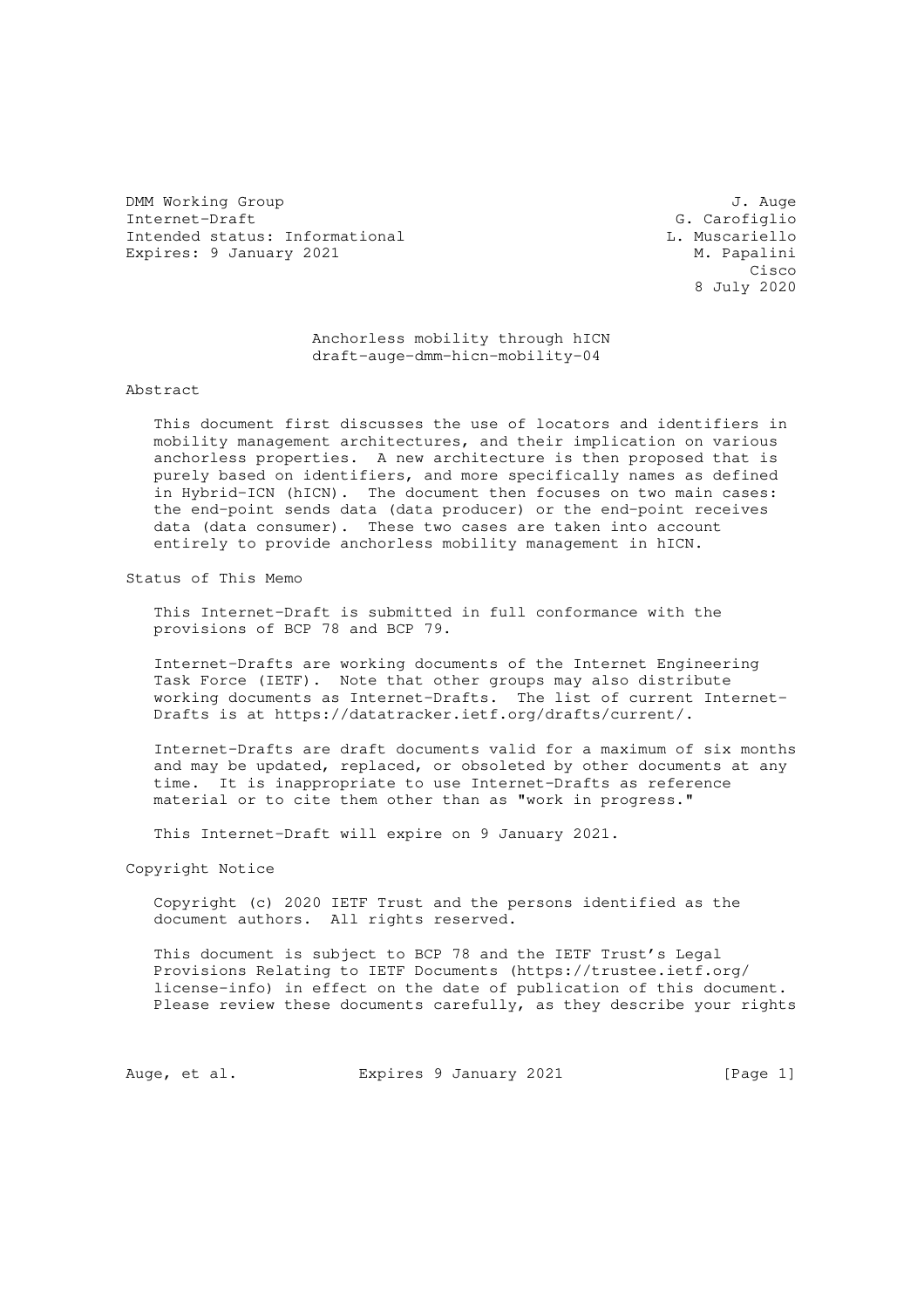and restrictions with respect to this document. Code Components extracted from this document must include Simplified BSD License text as described in Section 4.e of the Trust Legal Provisions and are provided without warranty as described in the Simplified BSD License.

Table of Contents

| 1.                                                          |  | 3               |
|-------------------------------------------------------------|--|-----------------|
| 2. Locators, identifiers and anchorless mobility management |  | $\mathfrak{Z}$  |
| 2.1.                                                        |  | $\overline{4}$  |
| Towards locator-independent network architectures<br>2.2.   |  | $\overline{4}$  |
| Information-Centric Networking (ICN)<br>2.3.                |  | $6\phantom{a}$  |
| 2.4.                                                        |  | $6\phantom{1}6$ |
| 3. Hybrid-ICN Anchorless Mobility Management (hICN-AMM)     |  | $\epsilon$      |
| Consumer mobility in hICN<br>3.1.                           |  | 7               |
| 4. Producer mobility architectures                          |  | $\overline{7}$  |
| Producer mobility in hICN<br>4.1.                           |  | 8               |
|                                                             |  | 8               |
| 5.1.<br>Signalization messages; acknowledgements and        |  |                 |
|                                                             |  | 8               |
| Dynamic face creation and producer-triggered<br>5.2.        |  |                 |
|                                                             |  | 9               |
|                                                             |  | 9               |
| 5.3.1.                                                      |  | 10              |
|                                                             |  | 11              |
| 5.3.3. Processing at network routers                        |  | 11              |
| 5.4. Notifications and scoped discovery                     |  | 12              |
| 5.4.1. Notification processing                              |  | 12              |
|                                                             |  | 12              |
| 6.                                                          |  | 14              |
| 6.1.                                                        |  | 14              |
| Simplicity, scalability, efficiency<br>6.2.                 |  | 14              |
| 6.3.<br>Reduced latency through caching                     |  | 15              |
| Improved reliability through caching $\cdots$<br>6.4.       |  | 16              |
| Local mobility and recovery from common cache<br>6.5.       |  | 17              |
| Additional reliability through consumer multihoming<br>6.6. |  | 18              |
| Bandwidth aggregation with consumer multihoming<br>6.7.     |  | 20              |
| 6.8.<br>Traffic and signalization offload                   |  | 21              |
| Implementation considerations<br>7.                         |  | 22              |
| Interaction with non-hICN enabled routers<br>7.1.           |  | 23              |
| Security considerations<br>7.2.                             |  | 23              |
| 7.3.                                                        |  | 23              |
| 8.                                                          |  | 24              |
|                                                             |  | 24              |
| 9.1.<br>Normative References                                |  | 24              |
| 9.2.<br>Informative References                              |  | 25              |
|                                                             |  | 27              |
|                                                             |  |                 |

Auge, et al. **Expires 9 January 2021** [Page 2]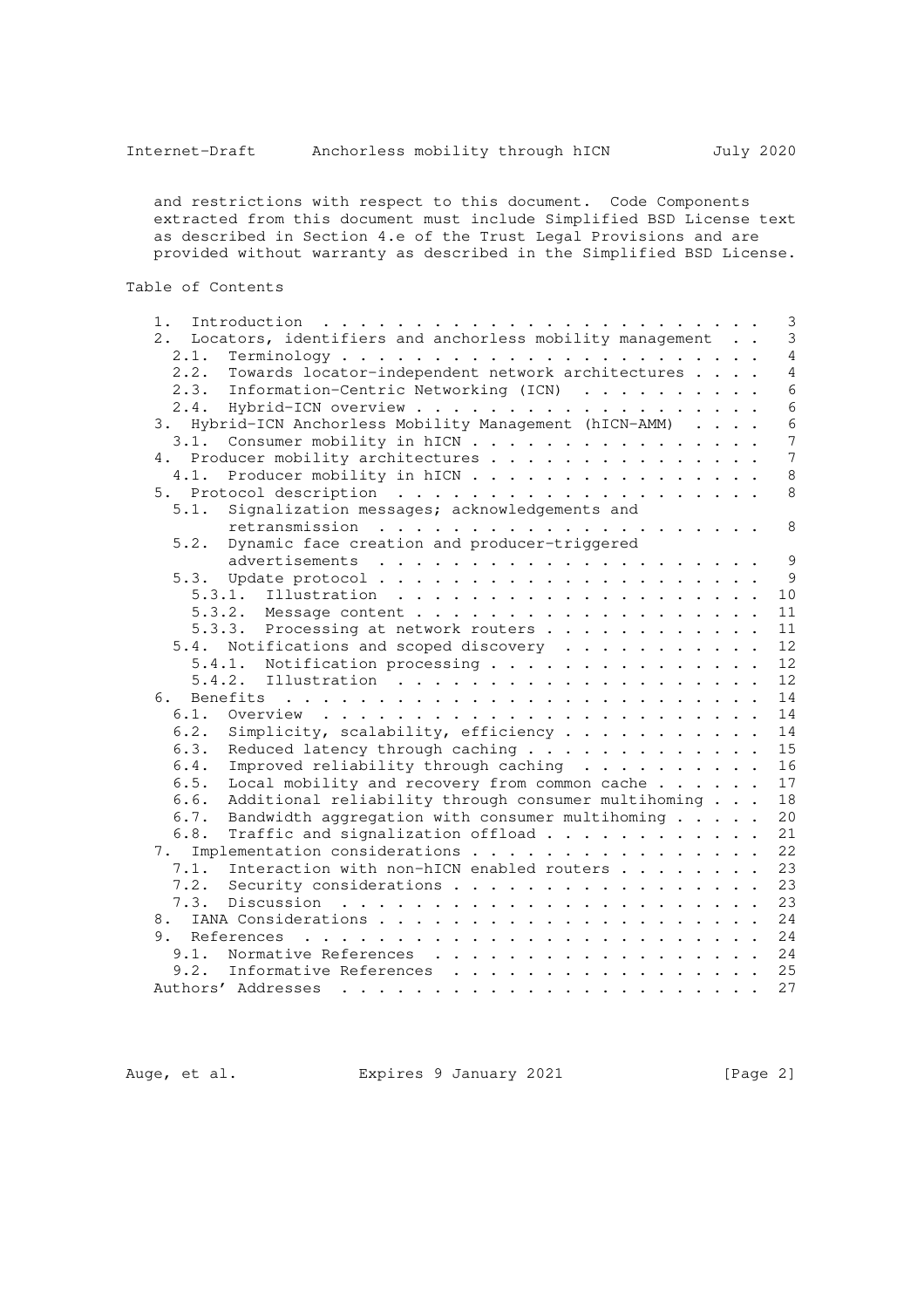Internet-Draft Anchorless mobility through hICN July 2020

# 1. Introduction

 New usages of the network and the rapid growth of the Mobile Internet calls to reconsider the way we deploy and operate IP networks, where mobility is not built into the design, but rather added as an afterthought. Notable examples are IETF Mobile IP and its variants [RFC5944] and [RFC2275] 3GPP GTP-based architecture [TS29.274], both based on tunnelling and encapsulation.

 One identified difficulty in proposing mobility models for IP lies in the semantic overloading of IP addresses which are both host identifiers, and locators used for routing. Starting with LISP, the identifier/locator split paradigm has shown promising results in virtue of its scalability properties with respect to routing tables entries, and the possibilities it offers in terms of mobility. Several solutions have been proposed around this concept, namely ILNP, ILSR, and ILA. One common facet of these proposals is to embrace the current trend of a clear separation between the control and data planes, which both allows for distribution of the control infrastructure, as well as anchorless operations in the data plane, including facilitated local breakout.

 The counterpart of these architectures is an increased dependency on the control plane which is responsible for binding the identifiers used by the application at the edge to the locators used to forward the traffic in the network. Device mobility will typically induce a change of IP address, which makes performance of flows in progress dependent on interactions with those control elements which have to remain globally consistent.

 In this document, we first propose to clarify protocol descriptions by adopting a new terminology of control-plane and data-plane anchors to characterize anchorless operations, and show their tight coupling with the use of locators and identifiers. This definition serves to position Loc/ID-split architectures with respect to the traditional use of tunnels, before advocating to push this step further and perform mobility management purely based on identifiers. We introduce a mobility approach based on Hybrid ICN (hICN) as described in [I-D.muscariello-intarea-hicn], for which we perform an in-depth analysis of mobility considerations. We show how this proposal can help addressing further challenges faced by networks today, such as multihoming and multipath, while preserving the simplicity and end to-end design of the current Internet.

2. Locators, identifiers and anchorless mobility management

Auge, et al. Expires 9 January 2021 [Page 3]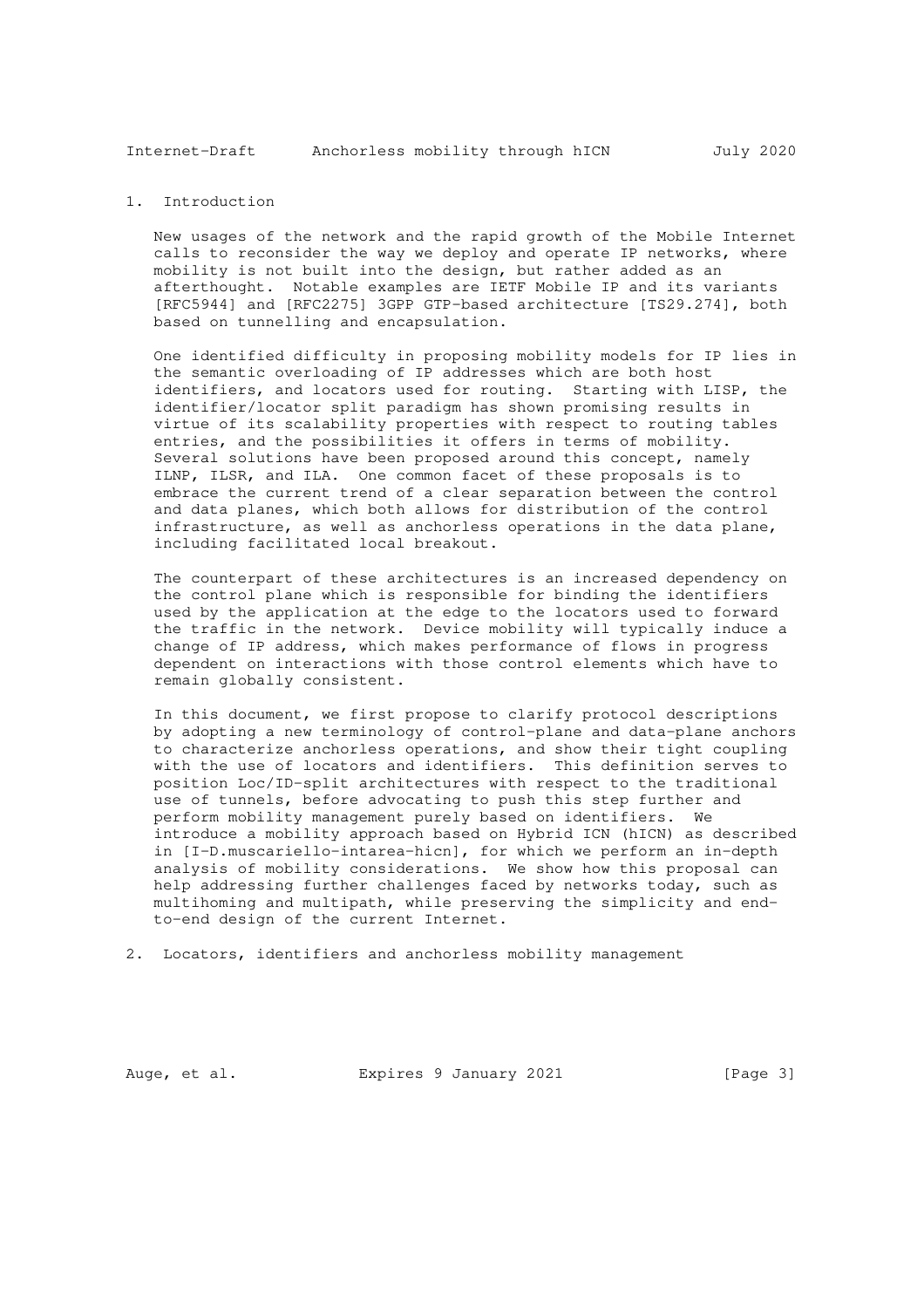Internet-Draft Anchorless mobility through hICN July 2020

### 2.1. Terminology

 The consideration of mobility in network design shares the challenges raised for routing for instance in [RFC6115], where the terminology for locators and identifiers is presented.

 Because they are intrinsically bound to the topological location of a node, session established through locators require additional mechanisms to support mobility, including the presence of anchor points in the network. The notion of \_anchor\_ and the resulting \_anchorless\_ properties of mobility schemes are prone to different interpretation depending on the context. The following definitions attempt to reconcile those interpretations and propose a unifying terminology used throughout this document.

- Anchor An anchor refers to a specialized node or service, possibly distributed, functionally required by a network architecture for forwarding or mobility. This is in contrast to decentralized architectures. Configuration of these anchors, including their location, will directly affect the overall scheme performance. We follow the classic distinction between control plane and user (or data, or forwarding) plane to distinguish control-plane anchors and user-plane anchors.
- User-plane anchor A user-plane anchor is a node through which traffic is forced to pass. An example of such anchor is the indirection point in Mobile IP.
- Control-plane anchor A control-plane anchor refers to a node that is not responsible for carrying traffic, but is needed for the operation of the forwarding and/or the mobility architecture. An example of such anchor is the resolution or mapping service of LISP. We remark that while not being on path, such anchors might affect the performance of the user-plane due to resolution delays or indirection (following a mapping cache miss for instance).
- Anchorless This term qualifies approaches that do not involve any user-plane not control-plane anchor. The challenge for such full anchorless approaches are exacerbated during mobilty of both end points at the same time, as they cannot rely on any stable anchor point to preserve connectivity. Nor they can rely on routing mechanism that would be the source of overhead and instability.
- 2.2. Towards locator-independent network architectures

 We distinguish network architectures based on their use of location independent identifiers (or names) and locators for forwarding.

Auge, et al. Expires 9 January 2021 [Page 4]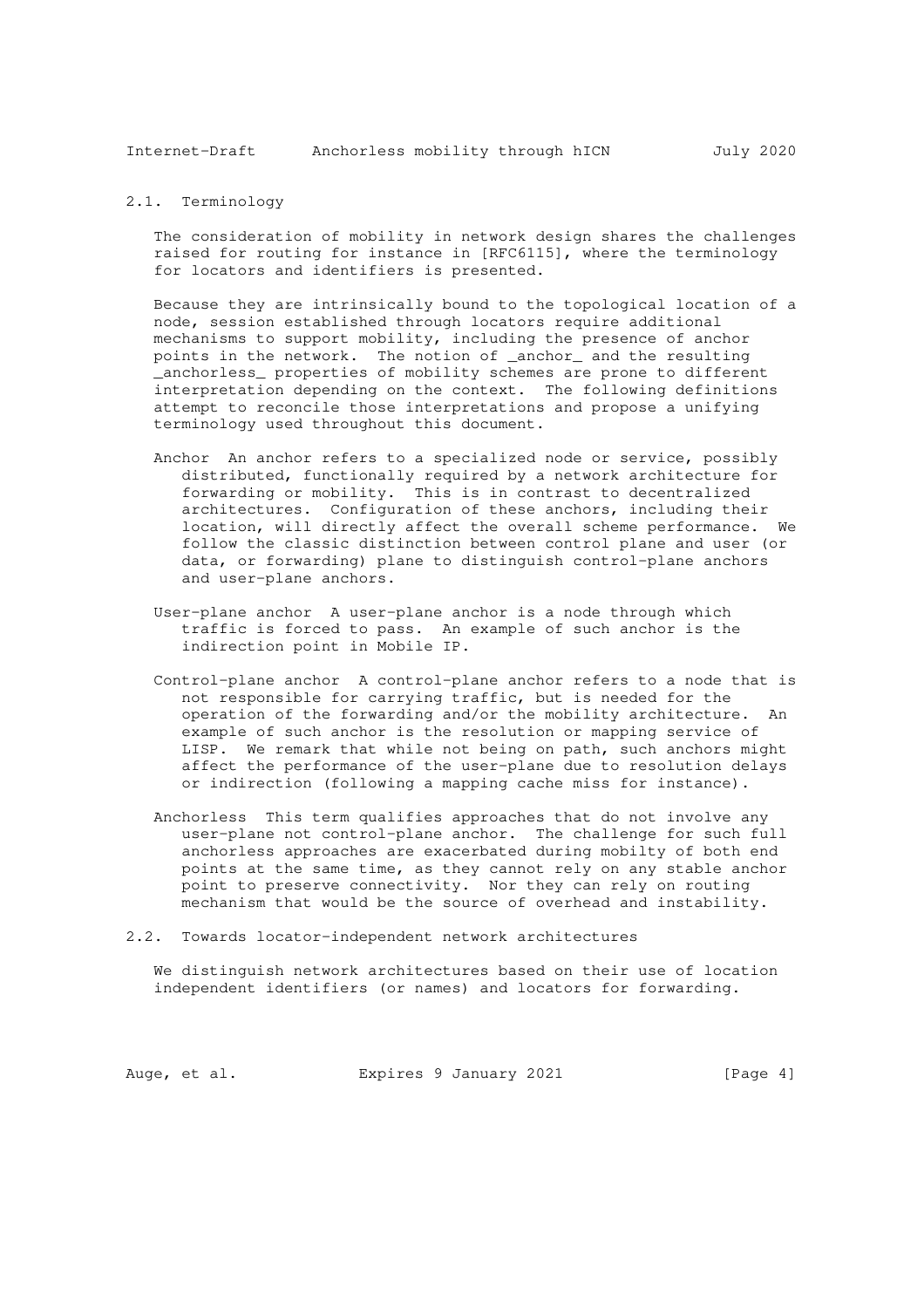\*Locator-based architectures\*

 As mentioned earlier, IP architectures are typically operated based on locators corresponding to the IP addresses of the host interfaces in their respective network attachment, used also as session identifiers. This results in a complex mobility architecture built on top, involving traffic anchors and tunnels to preserve the identifier exposed to the transport layer: IP/IP or GRE tunnels in Mobile IP, and GTP tunnels in 3GPP architectures.

 The limitations of locator-based schemes in terms of complexity, overhead and efficiency are well-recognized and led to other alternatives to be considered.

\*Locator-ID separation architectures\*

 LISP [RFC6830] was the first proposal to distinguish between the usage of IP addresses as locators or identifiers by explicitly defining two namespaces, respectively used for endpoint identification and forwarding. A mapping service is further used to bind an identifiers to a given location, and updated after mobility. From there, several approaches have been defined, either host-based like SHIM6 [RFC5533] or HIP [RFC4423]), or network-based, like LISP [RFC6830], ILSR, ILNP [RFC6740] or ILA [I-D.herbert-intarea-ila] to cite a few.

 An overview of these approaches and their use in mobility is presented in {?I-D.bogineni-dmm-optimized-mobile-user-plane}}.

 The main challenge consists in maintaining a (distributed) mapping service at scale, including the synchronization of local caches required for scalability and efficiency.

\*ID-based architectures\*

 A third class of approaches exists that redefines IP communication principles (i.e. network and transport layers) around location independent network identifiers of node/traffic. The interest of such architectures is highlighted in [I-D.vonhugo-5gangip-ip-issues] (referred to as ID-oriented Networking) for it removes the limitations introduced by locators and simplifies the management of mobility. The draft however question the possibility to realize such an architecture where node status and mobility would not affect routing table stability.

 The work done around Information-Centric Networking (ICN) falls into such class of approaches that we refer to as purely ID-based, also

Auge, et al. Expires 9 January 2021 [Page 5]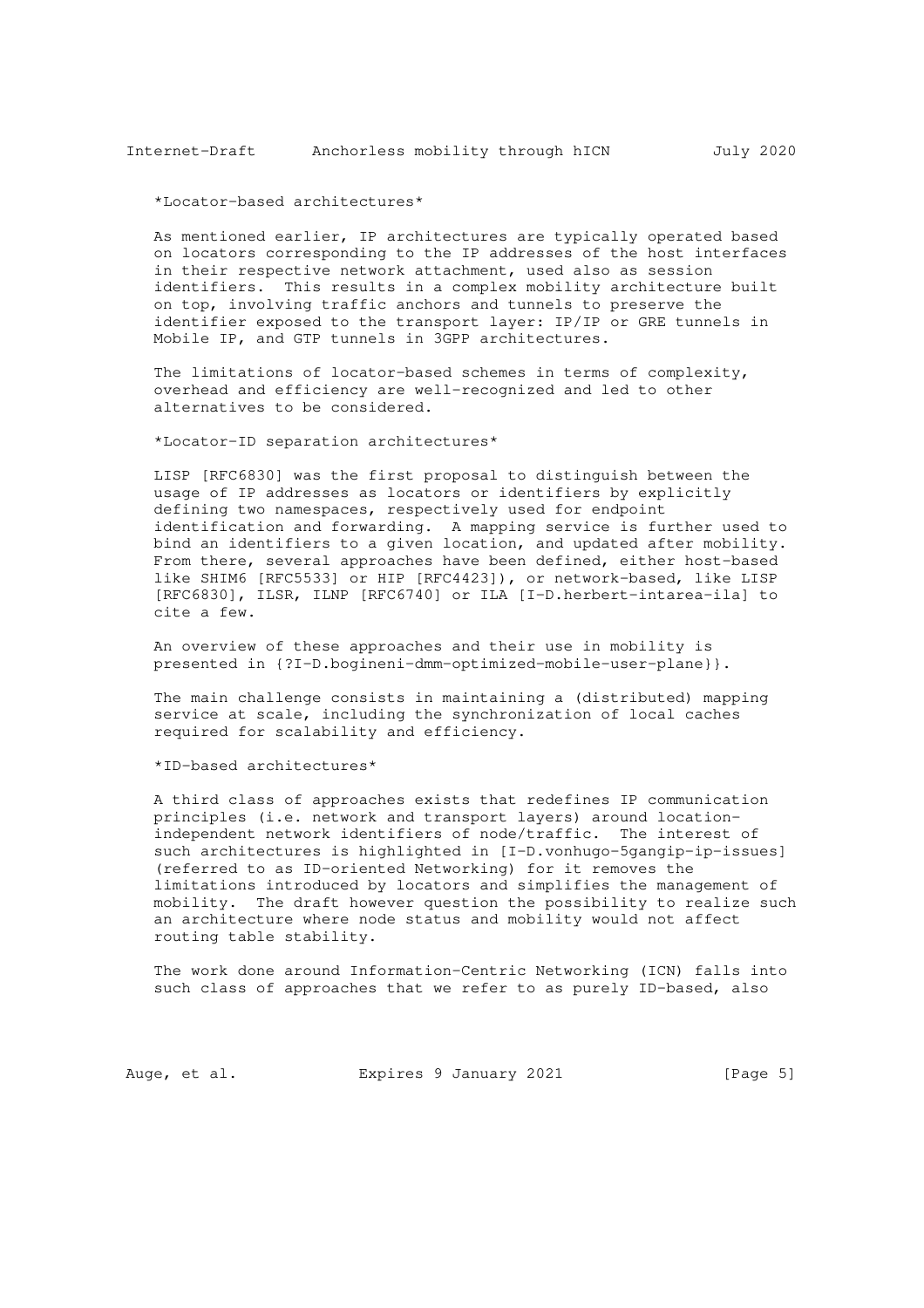known as name-based [I-D.irtf-icnrg-terminology], although as we will see, mobility management often departs from this principle.

2.3. Information-Centric Networking (ICN)

 ICN is a new networking paradigm centering network communication around named data, rather that host location. Network operations are driven by location-independent data names, rather than location identifiers (IP addresses) to gracefully enable user-to-content communication.

 Although there exist a few proposals, they share the same set of core principles, resulting in several advantages including a simplified mobility management [RFC7476]. For clarify, this section we focus on hICN [I-D.muscariello-intarea-hicn] an ICN implementation for IPv6.

2.4. Hybrid-ICN overview

 Hybrid ICN (hICN) is an ICN architecture that defines integration of ICN semantics within IPv6. The goal of hICN is to ease ICN insertion in existing IP infrastructure by:

- 1. selective insertion of hICN capabilities in a few network nodes at the edge (no need for pervasive fully hICN network deployments);
- 2. guaranteed transparent interconnection with hICN-unaware IPv6 nodes, without using overlays;
- 3. minor modification to existing IP routers/endpoints;
- 4. re-use of existing IP control plane (e.g. for routing of IP prefixes carrying ID-semantics) along with performing mobility management and caching operations in forwarding plane;
- 5. fallback capability to tradition IP network/transport layer.

hICN architecture is described in [I-D.muscariello-intarea-hicn].

3. Hybrid-ICN Anchorless Mobility Management (hICN-AMM)

 hICN, together with MAP-Me [I-D.irtf-icnrg-mapme], forms the basis for the mobility management architecture we describe in the rest of this document. Due to the pull based nature of hICN architecture, we distinguish consumer and producer nodes, for which mobility is handled differently

Auge, et al. Expires 9 January 2021 [Page 6]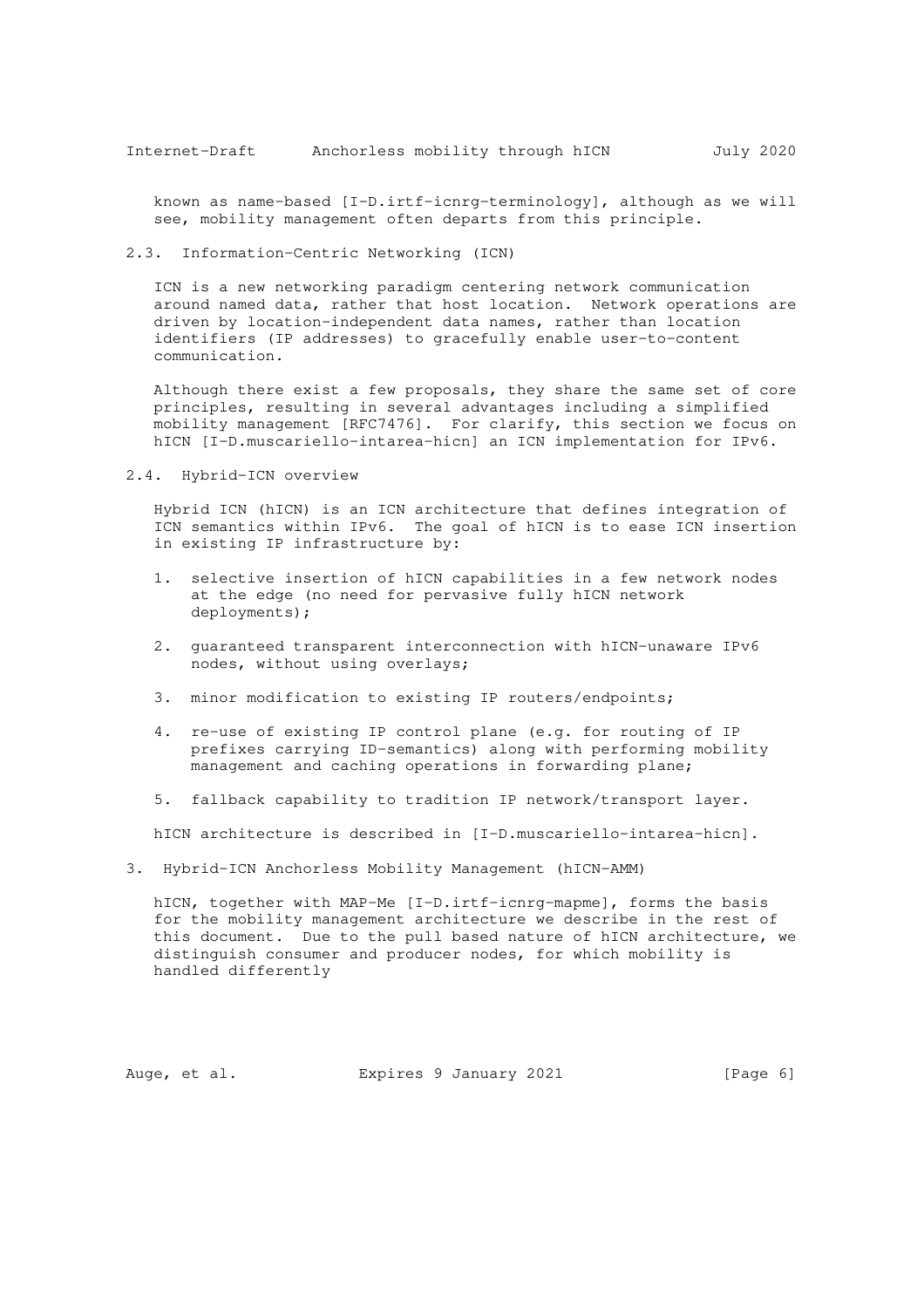## 3.1. Consumer mobility in hICN

 The consumer end-point is the logical communication termination that receives data. Due to the pull-based and connection-less properties of hICN communications, consumer mobility comes natively with ICN. It is indeed sufficient that the consumer reissues pending interests from the new point-of-attachment to continue the communication. Consumer mobility is anchorless by design, and managed without any impact on the transport session. It is however necessary to have an appropriate transport layer on top able to cope with eventual disruptions and path variations caused by the mobility event.

## 4. Producer mobility architectures

 The producer end-point is the logical communication termination that sends data. Producer mobility is not natively supported by the architecture, rather handled in different ways according to the selected producer mobility management scheme, some of which diverge from the concept of pure ID-based architecture through their use of locators. Additional procedures have to be performed to maintain reachability as it moves in the network.

 In fact, many schemes proposed for ICN are adaptations to the vast amount of work made in IP over the last two decades [RFC6301]. Surveys for the ICN family, resp. for CCN/NDN-specific solutions, are available in [SURVEYICN], respectively [SURVEY1] and [SURVEY2]. There has been however a recent trend towards anchorless mobility management, facilitated by ICN design principles, that has led to new proposals and an extension of previous classifications in [I-D.irtf-icnrg-mapme] and [MAPME] to the four following categories:

- \_Resolution based\_ solutions rely on dedicated rendez-vous nodes (similar to DNS) which map content names into routable location identifiers. To maintain this mapping updated, the producer signals every movement to the mapping system. Once the resolution is performed, packets can be correctly routed directly to the producer.
- \_Anchor-based\_ proposals are inspired by Mobile IP, and maintain a mapping at network-layer by using a stable home address advertised by a rendez-vous node, or anchor. This acts as a relay, forwarding through tunneling both interests to the producer, and data packets coming back.
- \_Tracing-based\_ solutions allow the mobile node to create a hop by-hop forwarding reverse path from its RV back to itself by propagating and keeping alive traces stored by all involved

Auge, et al. Expires 9 January 2021 [Page 7]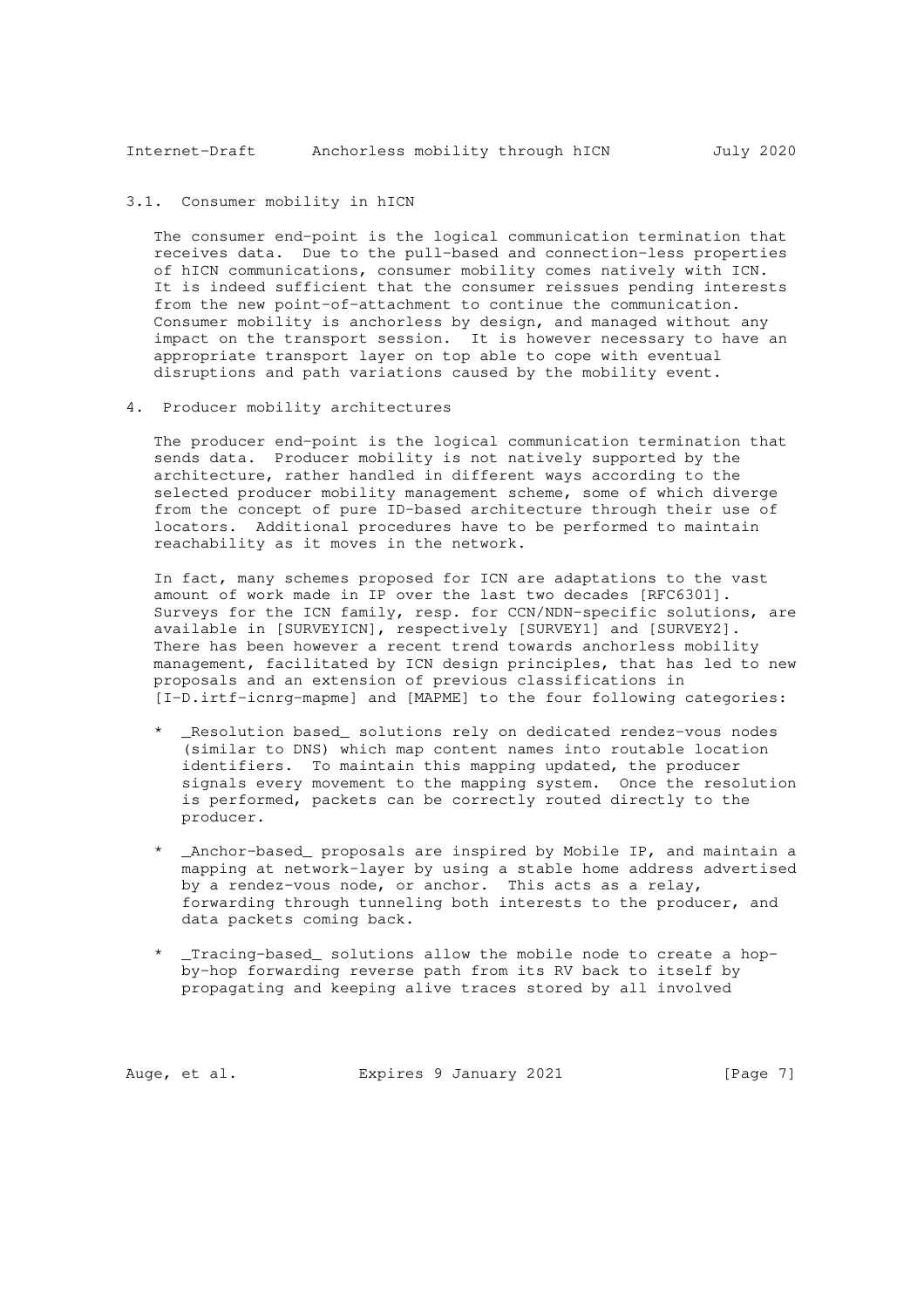routers. Forwarding to the new location is enabled without tunneling.

- \_Anchorless\_ approaches allow the mobile nodes to advertise their mobility to the network without requiring any specific node to act as a rendez-vous point.
- 4.1. Producer mobility in hICN

 In an hICN network, regular routing protocols such as BGP, ISIS or OSPF can be used for propagating all prefix announcements and populate routers' FIBs. However, these protocols are not appropriate and should not be used to manage name prefix mobility, for scalability and consistency reasons.

 The default mobility management for hICN is designed following the same principles and protocols as MAP-Me, an anchorless producer mobility management protocol initially proposed for ICN [I-D.irtf-icnrg-mapme] [MAPME]. It builds on an initial forwarding state bootstrapped by the routing protocol, and performs a lightweight path repair process as the producer moves. For simplicity, we refer to it as simply MAP-Me in the rest of the document.

 In the rest of this section, we describe the specific realization of the protocol in an hICN context. Additional background and details are available in [I-D.irtf-icnrg-mapme] and [MAPME]. The solution is based on a path repair mechanism following mobility events, using dynamic FIB updates. Using data plane mechanisms for ensuring connectivity has been previously proposed in [DATAPLANE] to handle link failures, and has been proven more reactive than relying on typical control plane messaging.

- 5. Protocol description
- 5.1. Signalization messages; acknowledgements and retransmission

 Signalization messages follow hICN design principles and use data plane packets for signalization. Signalization messages and acknowledgement are respectively Interest and Data packet (requests and replies) according to hICN terminology [I-D.muscariello-intarea-hicn]. Upon processing of those advertisements, the network will send an acknowledgement back to the producer using the name prefix as the source and the locator of the producer as the destination, plus the sequence number allowing the producer to match which update has been acknowledged.

Auge, et al. Expires 9 January 2021 [Page 8]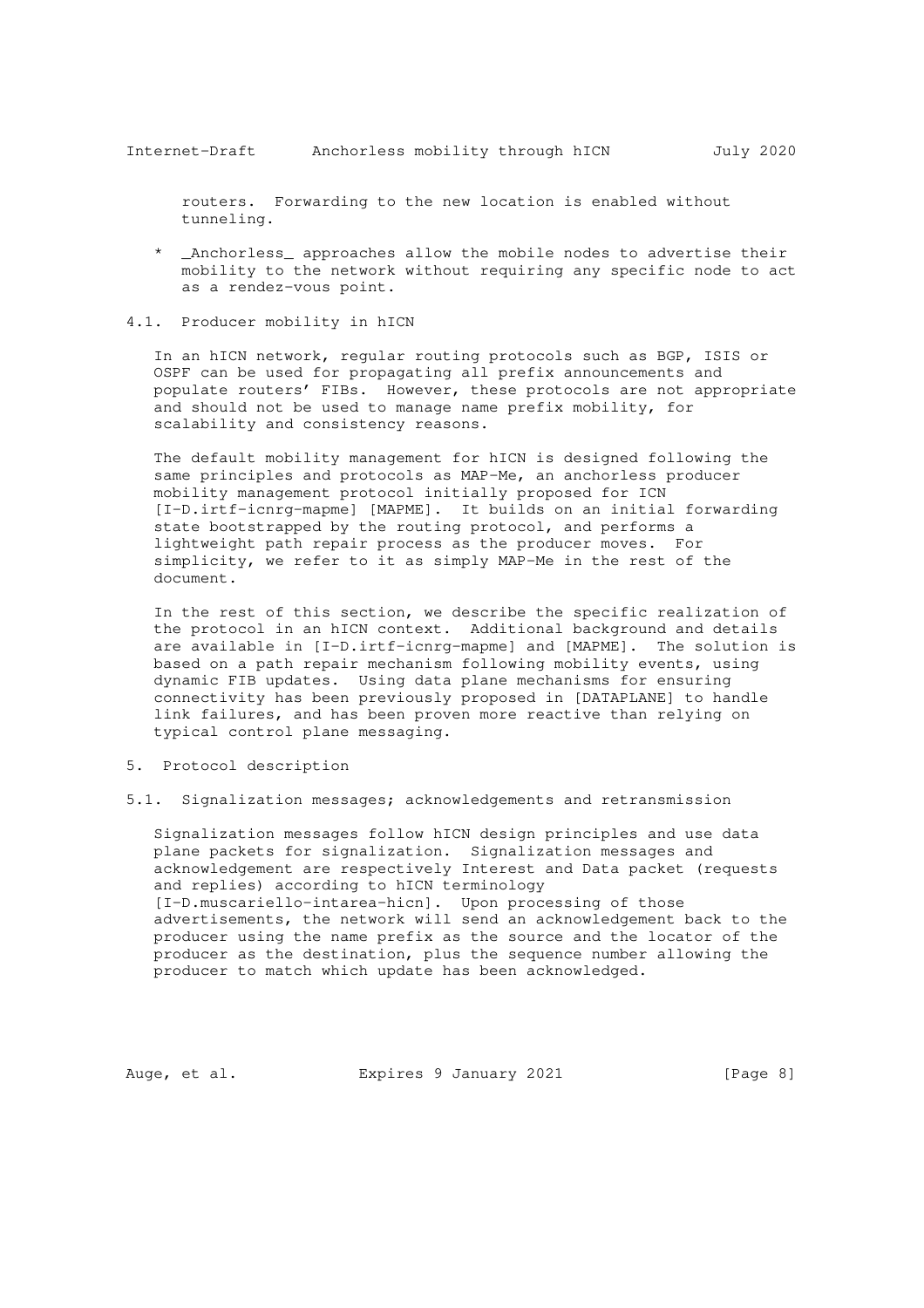Pending signalization interests that are not acknowledged are retransmitted after a given timeout.

5.2. Dynamic face creation and producer-triggered advertisements

 The producer is responsible for mobility updates and should be hICN enabled. It stores a sequence number incremented at each mobility event.

 Faces in the producer are assumed synchronized with layer 2 adjacencies, upon joining a new point-of-attachment, a new face should be created. Face creation will trigger the increase of the sequence number, and per-prefix advertisement packets to be sent to the joined network.

Those advertisements should contain:

- \* the name prefix as the destination address, plus a field indicating the associated prefix length;
- \* the locator of the producer as the source address, that will serve for receiving acknowledgements;
- \* a sequence number sequentially increased by the producer after each movement;
- \* a security token (see Section 7.2).

 Upon producer departures from a PoA, the corresponding face is destroyed. If this leads to the removal of the last next hop, then faces that were previously saved are restored in FIB to preserve the original forwarding tree and thus global connectivity.

#### 5.3. Update protocol

 Based on the information transmitted in the packet, and its local the network's local policy, the network might decide to update its forwarding state to reflect this change.

 The update process consists in updating a few routers on the path between the new and a former point-of-attachment. More precisely, this is done in a purely anchorless fashion by sending a signalling message from the new location towards the name prefix itself. This packet will be forwarded based on the now-stale FIB entries, and will update forwarding entries to point to the ingress interfaces of each traversed router.

Auge, et al. Expires 9 January 2021 [Page 9]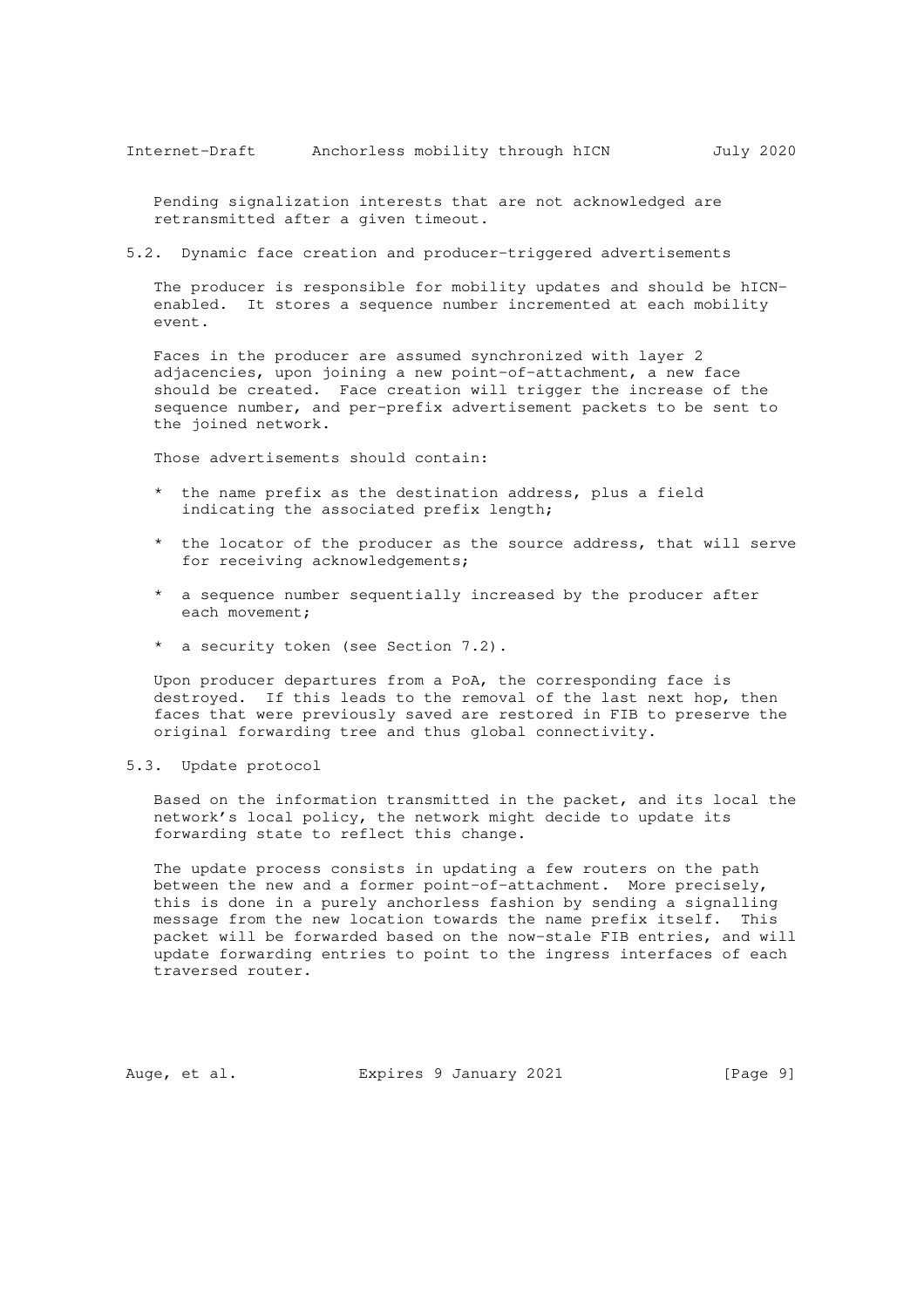Internet-Draft Anchorless mobility through hICN July 2020

5.3.1. Illustration

 {fig-mapme-update}} illustrates the situation of a P moving between access routers AR1 and AR2 while serving user requests:

- 1. A first interest towards the producer originates from remote. The producer answers with a Data packet.
- 2. Following this, the producer detaches from AR1 and moves to AR2.
- 3. As soon as it is attached to AR2, the producer sends an Interest Update towards its own prefix, which is forwarded from AR2 following the FIB towards AR1 (one of its former positions in the general case).
- 4. At each hop, the message fixes the FIB to point towards the ingress face, until the message cannot be further forwarded in AR1.
- 5. A subsequent message from remote will follow the updated FIB and correctly reach the producer's new location in AR2.

|        | P (radio link) AR1                                                                                                                             | AR2           | GW                         | Internet |
|--------|------------------------------------------------------------------------------------------------------------------------------------------------|---------------|----------------------------|----------|
|        |                                                                                                                                                |               |                            | Interest |
| 2      | Data                                                                                                                                           |               |                            |          |
|        | (attach to AR2)<br>$\mathbb{E}[\mathbf{X}]\text{.}\dots\text{.}\dots\text{.}\dots\text{.}\dots\text{.}\dots\text{.}\dots\text{.}\dots\text{.}$ |               |                            |          |
| 3      | Update                                                                                                                                         |               | $==========->o$ FIB update |          |
| 4<br>5 | FIB update                                                                                                                                     | ∩<=========== | ======                     |          |
|        |                                                                                                                                                |               |                            |          |
|        |                                                                                                                                                |               |                            |          |
|        |                                                                                                                                                |               |                            |          |

Figure 1: Signalization during producer mobility (MAP-Me)

 Through this process, MAP-Me trades-off path optimality for a fast, lightweight and loop-free forwarding update. It has been shown in

Auge, et al. Expires 9 January 2021 [Page 10]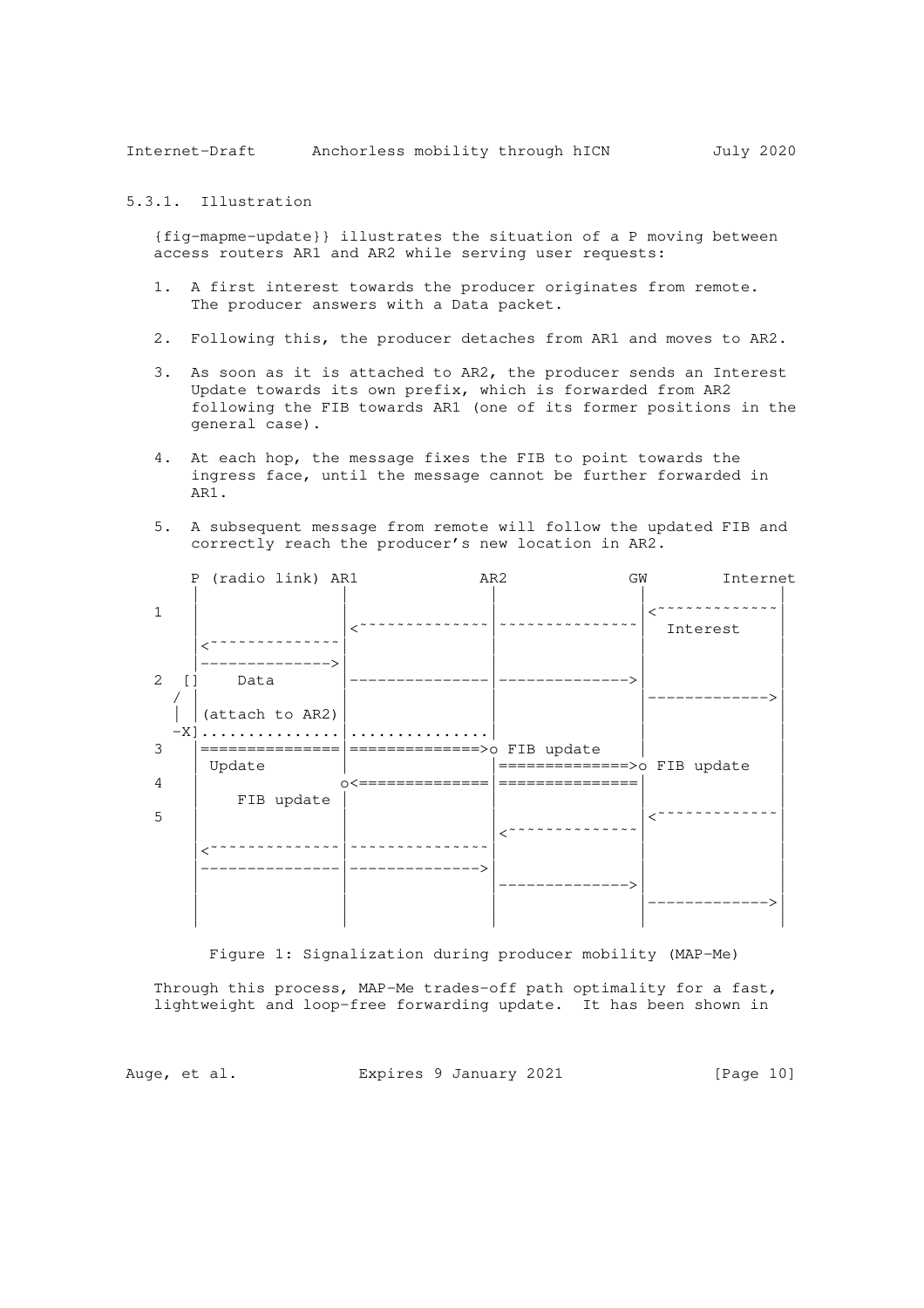[MAPME] that stretch is bounded and typically kept low in scenarios of interest. This results from the fact that MAP-Me operations preserve the initial structure of the forwarding tree/DAG (direct acyclic graph), by only flipping its edges toward the new producer location.

 MAP-Me does not perform a routing update. The protocol is complementary to the routing protocol in that it can run in between routing updates to handle producer mobility, at a faster timescale, and with a lower overhead. Routing updates can be performed at a lower-pace, to re-optimize routes once a node has relocated for instance.

5.3.2. Message content

The update messages should contain :

- \* the name prefix as the destination address, plus a field indicating the associated prefix length;
- \* the locator of the producer as the source address, that will serve for receiving acknowledgements;
- \* a sequence number sequentially increased by the producer after each movement;
- \* an optional security token.
- 5.3.3. Processing at network routers

 At the reception of advertisement/update packets, each router performs a name-based Longest Prefix Match lookup in FIB to compare sequence number from the received packet and from FIB}. According to that comparison:

- if the packet carries a higher sequence number, the existing next hops associated to the lower sequence number in FIB are used to forward it further and temporarily stored to avoid loss of such information before completion of the acknowledgement process.
- If the packet carries the same sequence number as in the FIB, its originating face is added to the existing ones in FIB without additional packet processing or propagation. This may occur in presence of multiple forwarding paths.
- If the packet carries a lower sequence number than the one in the FIB, FIB entry is not updated as it already stores 'fresher information'. To advertise the latest update through the path

Auge, et al. Expires 9 January 2021 [Page 11]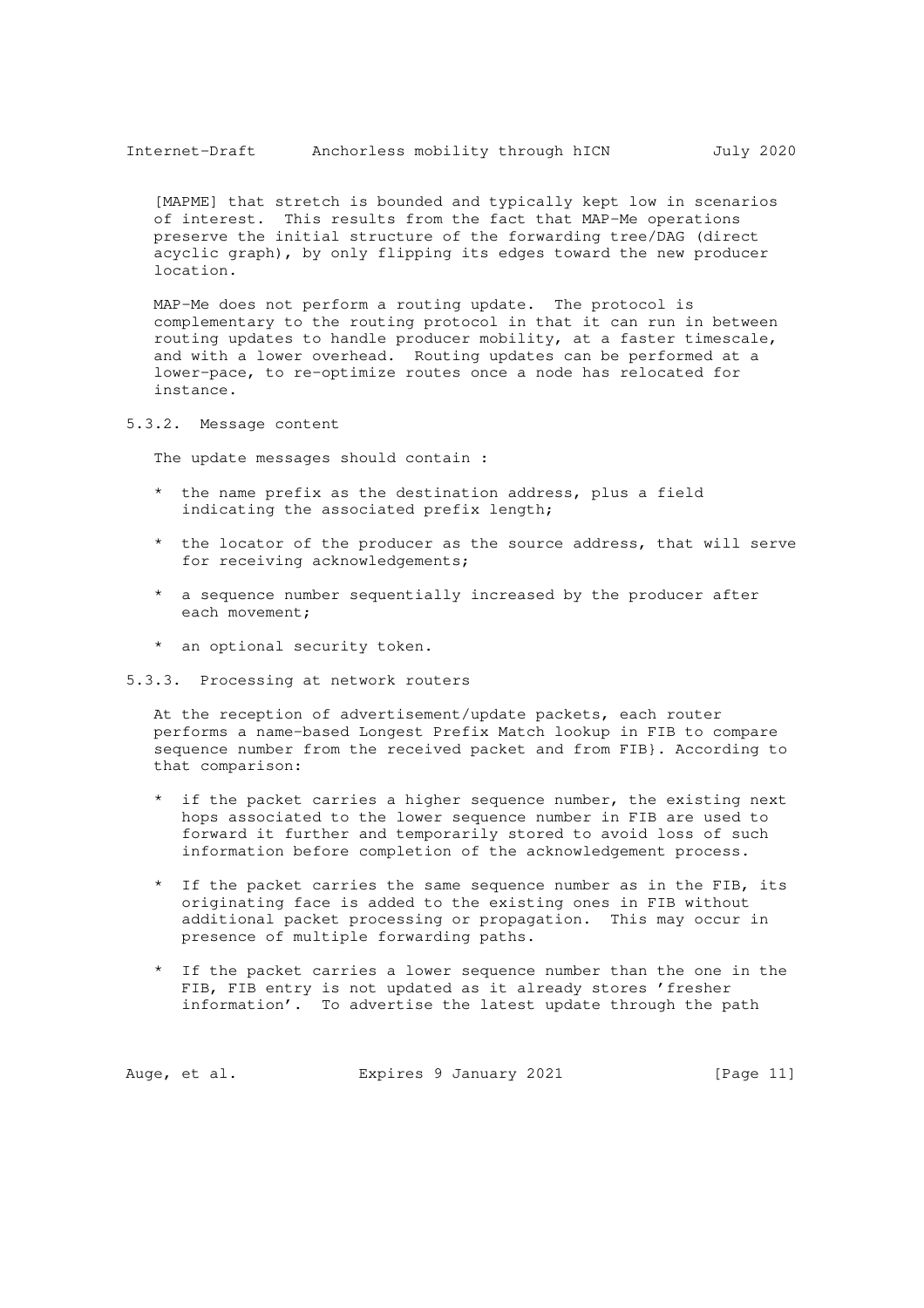followed by the packet, this one is re-sent through the originating face after having updated its sequence number with the value stored in FIB.

# 5.4. Notifications and scoped discovery

 The update protocol is responsible for reestablishing global connectivity with minimal changes to the FIBs. In order to further improve the reactivity of the scheme and better support QoS constraints of latency-sensitive traffic, we propose an additional mechanism named \*Notifications\*. It assumes hICN-enabled routers at the edge, and the existence of links between access routers, which are typically used for handover, and proposes to exploit them during mobility events, or to delay updates when possible.

#### 5.4.1. Notification processing

 Upon receiving a valid advertisement, the point-of-attachment will remember the presence of the producer, update its corresponding FIB entry but send no update. Previous next hops should be saved and restored upon face deletion so as to preserve the forwarding tree/DAG structure.

 The rationale is that during mobility events, the producer will move access connected and neighbouring base stations. It will be then sufficient to make a scoped discovery around the last position known to forwarding to find the producer within a few hops.

#### 5.4.2. Illustration

 Figure 2 illustrate such as situation where an Interest is sent to the producer before it had the time to complete the update.

Auge, et al. Expires 9 January 2021 [Page 12]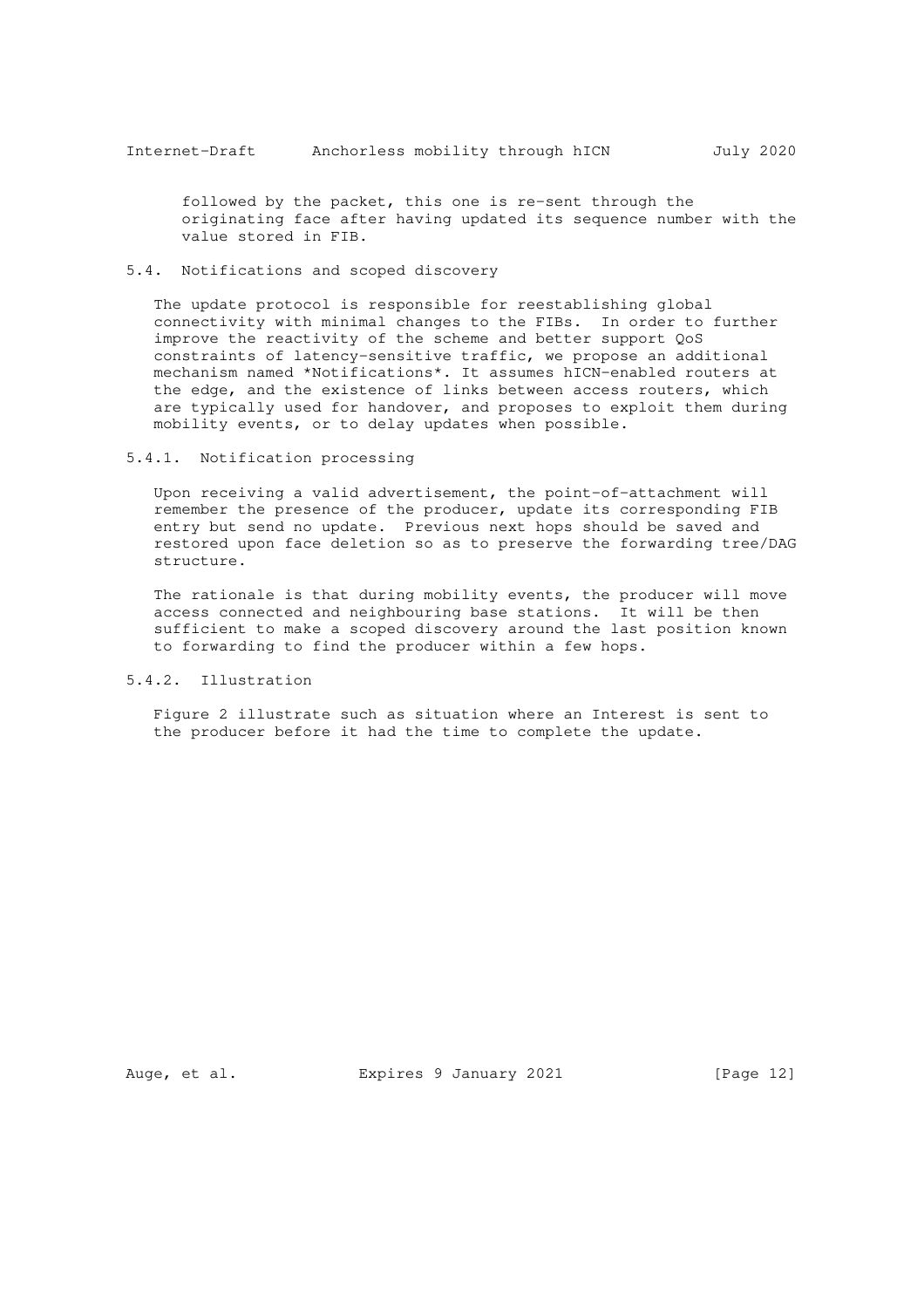

Figure 2: Scoped discovery during producer mobility

- 1. A first interest towards the producer originates from remote. The producer answers with a Data packet.
- 2. Following this, the producer detaches from AR1 and moves to AR2.
- 3. A subsequent message from remote arrives before the update could take place, and is thus forwarded to AR1.
- 4. AR1 has no valid face anymore towards the producer, and enters discovery mode by broadcasting the interest to neighbours.
- 5. In the meantime, we assume the notification reaches AR2.
- 6. Because the producer is attached to AR2, the producer can be directly reachable. Otherwise, AR2 would iterate the discovery to neighbours only if it had more recent information about the producer location than its predecessor (based on sequencing of regular Interests and Interest Updates).
- 7. The Data packet follows the reverse path to the consumer as usual.

Auge, et al. Expires 9 January 2021 [Page 13]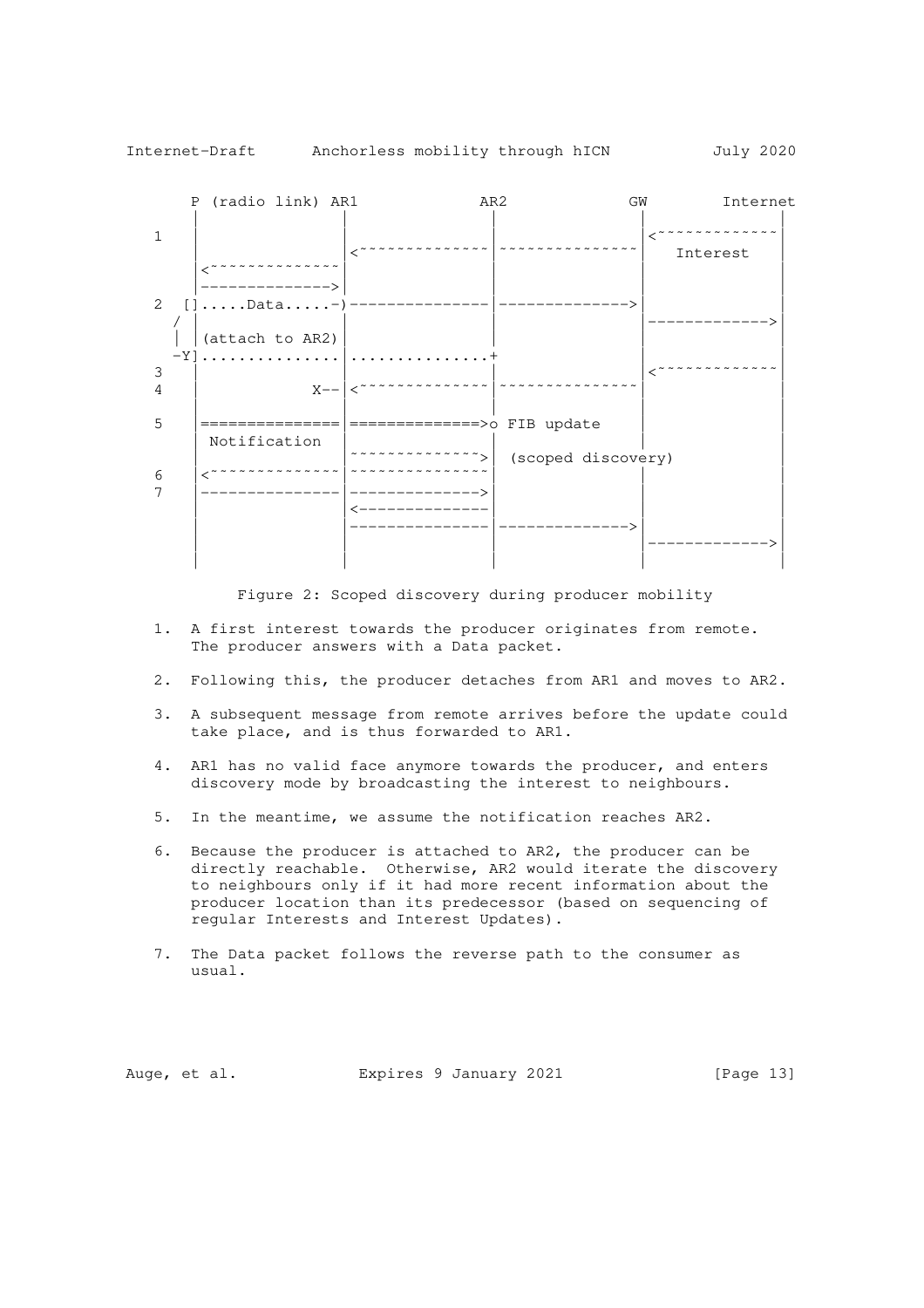Internet-Draft Anchorless mobility through hICN July 2020

### 6. Benefits

 We now review the potential benefits of the general architecture we have presented using features from the hICN data plane for supporting consumer and producer mobility.

### 6.1. Overview

 \*Native mobility\* : This mobility management process follows and exploits hICN design principles. It makes producer mobility native in the architecture by preserving all benefits of hICN even when consumers and/or producers are moving.

 \*Anchorless mobility\* : Such approach belongs to the category of pure ID-based mobility management schemes whose objective is (i) to overcome the limitations of traditional locator-based solutions like Mobile IP (conf)using locators as identifiers and requiring tunnels, and (ii) to remove the need for a global mapping system as the one required by locator-identifier separation solutions. The result is a fully anchorless solution both in the data plane and in the control plane.

 \*Local and decentralized mobility management\* : Mobility updates are handled locally and the routers that are affected are those on path between successive positions of the producer. In particular, remote endpoints are not affected by the event. Mobility is managed in a fully distributed manner and no third party is required. This does not prevent any centralized control (as discussed in [I-D.auge-dmm-hicn-mobility-deployment-options]), but makes the network robust to disconnectivity events.

The next section will discuss more in depth the following advantages

#### 6.2. Simplicity, scalability, efficiency

 As emerges from the points raised in the previous section, consumer mobility is transparently supported by an hICN network in virtue of the pull-based model and the way the forwarding path works. After moving, a consumer can just reissue pending interests once attached to the new access router at layer 2, without requiring any more information from L3 and above. This ensures a fast and simple handover, which can be further enhanced through additional mechanisms such as in-network caching. Consumer mobility is fully anchorless with hICN, and does not incur any signalization nor tunneling overhead.

 This is particularly interesting considering that most mobile users are consumers only (e.g. linear video distribution, or large scale

Auge, et al. Expires 9 January 2021 [Page 14]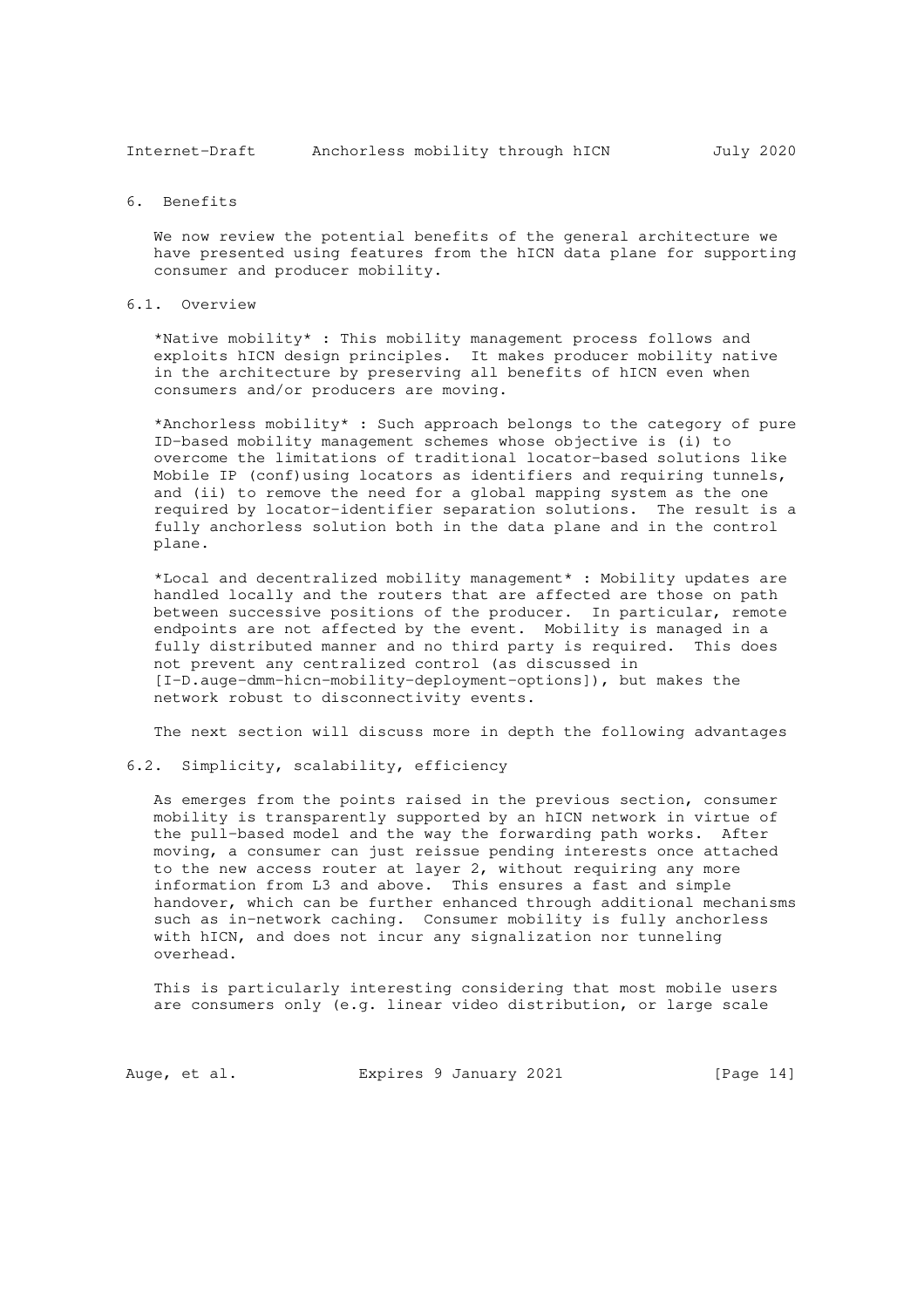video conferencing where we typically have few presenters and most users are simply consumers).

 Another aspect of using the unifying hICN architecture in replacement of the traditional tunnel-based mobile core is that it removes the need to maintain state for consumers and producers which are not mobile (eg. IoT sensors), or not currently moving.

#### 6.3. Reduced latency through caching

 While this is not strictly linked to mobility, we first illustrate the benefits of caching content close to the edge to reduce user latencies. This is particularly important for wireless networks such as WiFi or LTE which have non-negligible latencies especially during connection setup, or after an idle period. The characteristics of those radio networks are thus of interest for the performance of the mobility architecture as a whole.

 The example in Figure 3 considers a mobile node that can move access two accesses linked to Access Routers (AR) AR1 and AR2, both connected to the Internet though a common gateway (GW). This same setup will be later used to illustrate the flow of packets during mobility events, eventually specializing AR into AP or eNB when it makes more sense.



#### Figure 3: Simple topology with a multi-homed consumer

 We represent in Figure 4 a simple data flow between the different entities involved in the communication between the mobile node M, and a remote producer available over the Internet.

Auge, et al. Expires 9 January 2021 [Page 15]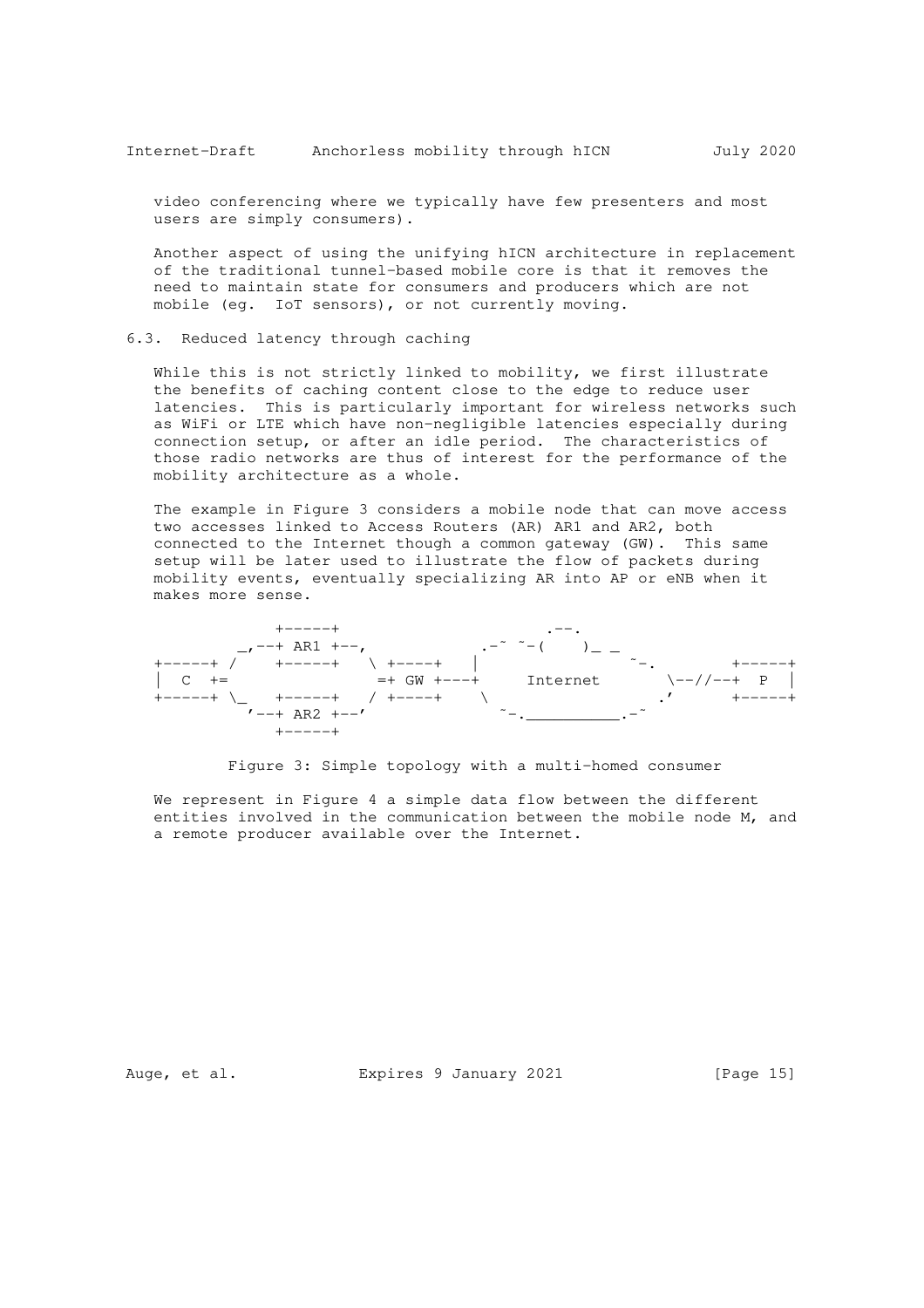





 Numbers on the left refer to the following comments relative to the data flow:

- 1. The consumer issues a first interest towards name prefix X, which is transported up to the producer. A Data packet comes back following the reverse path and populating intermediate caches. Latency of the exchange can be seen by the distance between lines on the vertical axis.
- 2. The consumer now requests content B, which has previously been requested by another consumer located on the same gateway. Interest B thus hits the cache, refreshes the entry, and allows a lower round-trip latency to content both for consumer C and any subsequent request of the same content.

6.4. Improved reliability through caching

 Mobile networks might consist in unreliable access technologies, such as WiFi, responsible for packet losses. Figure 5 considers a similar scenario with a lossy channel (eg. WiFi) between the mobile and the first access router.

Auge, et al. Expires 9 January 2021 [Page 16]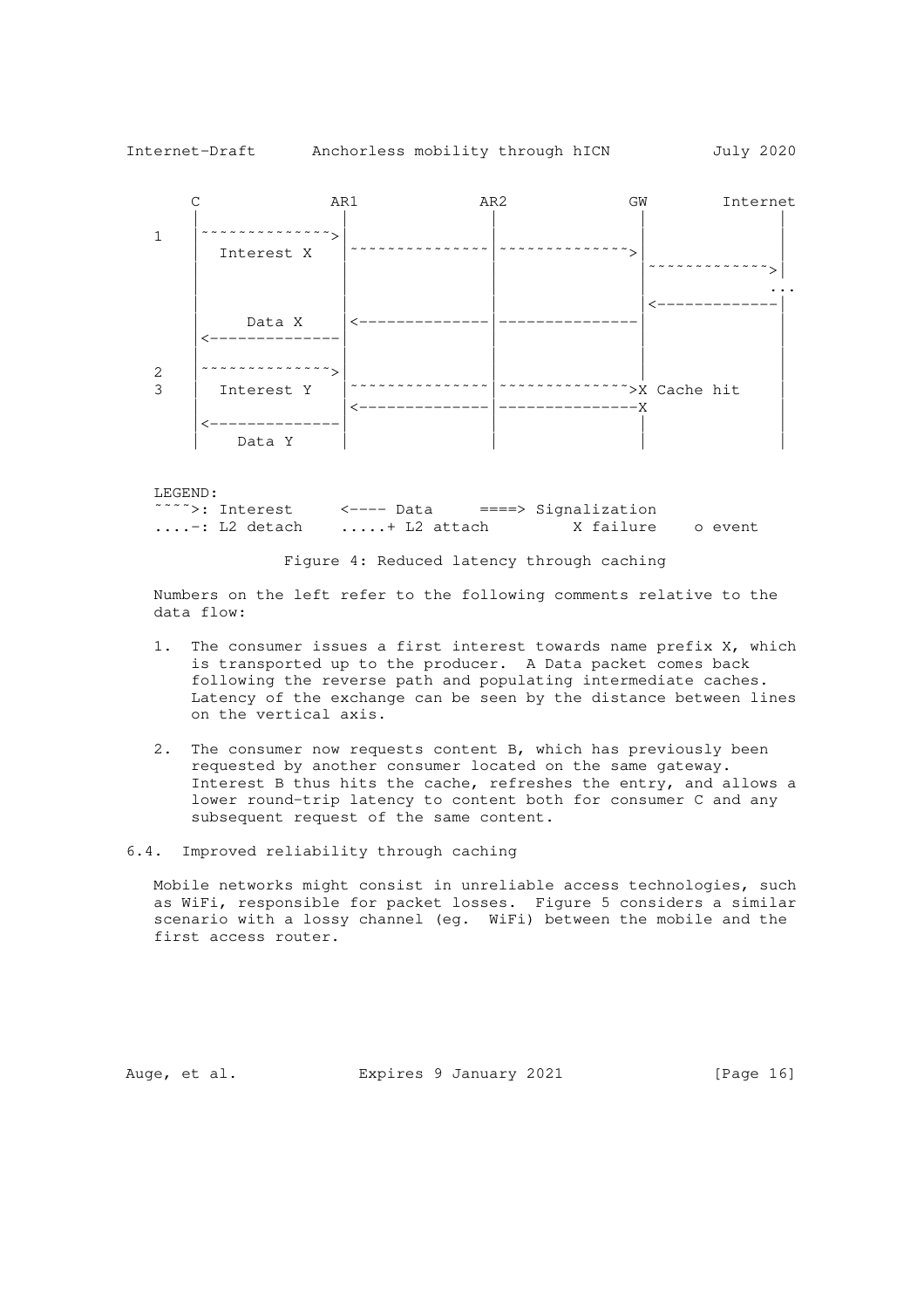

Figure 5: IU propagation example

- 1. The first issued interest is lost due to bad radio conditions.
- 2. Upon detection (either after a timeout, the consumer can just reissue the lost Interest.
- 3. This time the remote producer successfully replies but the Data packet is lost on the radio link.
- 4. Upon a similar detection, the consumer can reissue the lost Interest that will hit a locally stored copy at the router where the loss occurred (or again use a detection mechanism to retransmit the Data packet).
- 6.5. Local mobility and recovery from common cache

 The same mechanism can be used to recover from mobility losses after the consumer reconnects to the new network as the content will already be available in the cache at the junction router between the two accesses. This is particularly interesting in case of micro mobility between access routers that are topologically close in the network.

 This is also the opportunity to manage those losses on behalf of the transport protocol, so that only losses due to congestion are exposed to it, and don't perturb the feedback loop by unnecessarily reducing the transfer rate.

Auge, et al. Expires 9 January 2021 [Page 17]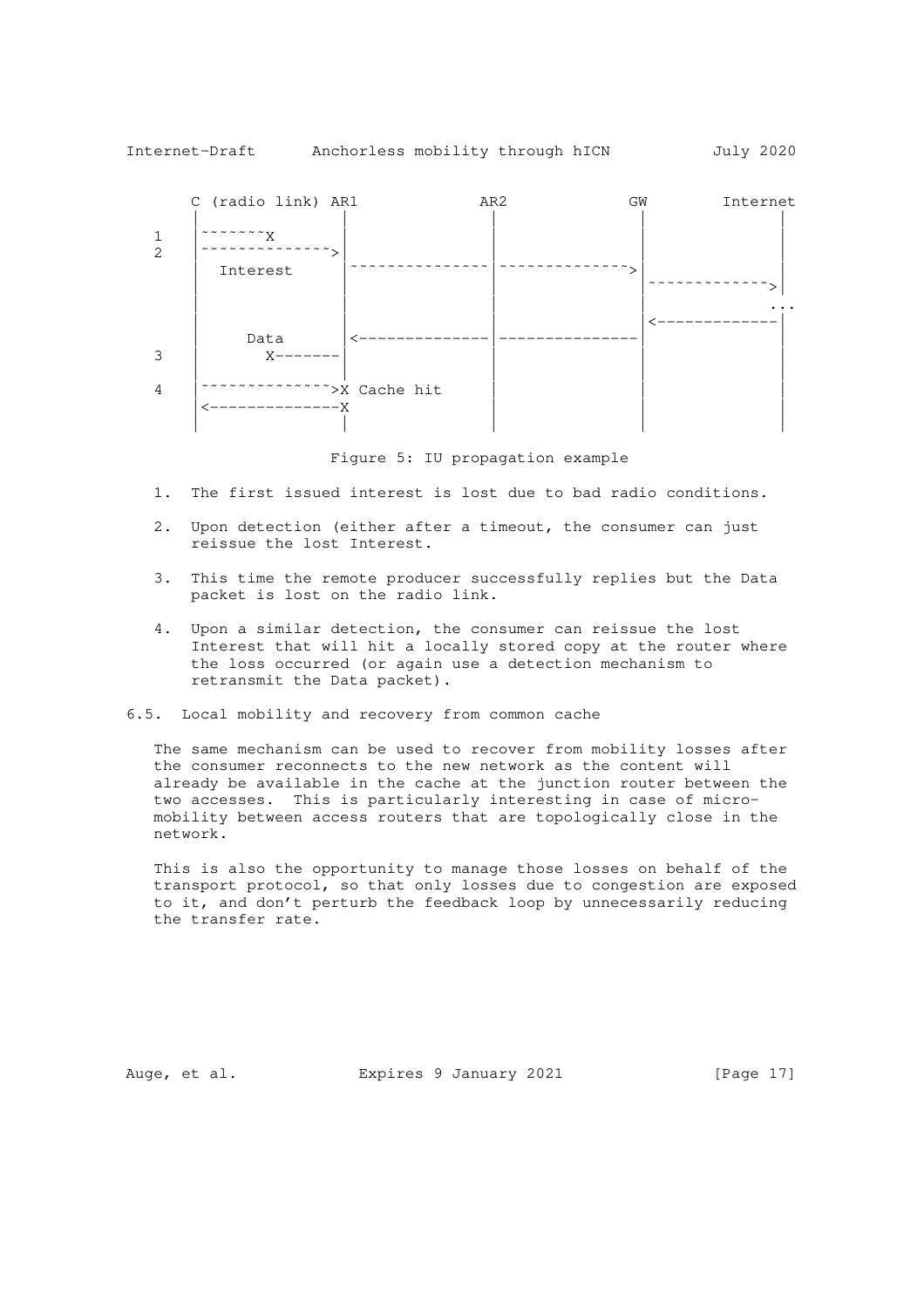

Figure 6: IU propagation example

- 1. The consumer issues an interest before moving to a new location
- 2. It detaches from the first Access Router AR1
- 3. This causes the returning data packet to be lost as there is no more a valid face towards the consumer.
- 4. The consumer has finished attachment to the new access router AR2.
- 5. It can retransmit pending interests immediately.
- 6. The interests will hit the cache at the first junction point between AR1 and AR2 which have previously seen the data packet coming back.
- 6.6. Additional reliability through consumer multihoming

 Because mobility is implemented at layer 3 and is thus agnostic to the physical layer, this allows a mobile consumer to seamlessly switch to a different access layer, eg. WiFi to LTE, following the unreachability of the preferred radio access.

 Figure 7 illustrates a fallback to LTE which can be performed transparently for the application.

Auge, et al. Expires 9 January 2021 [Page 18]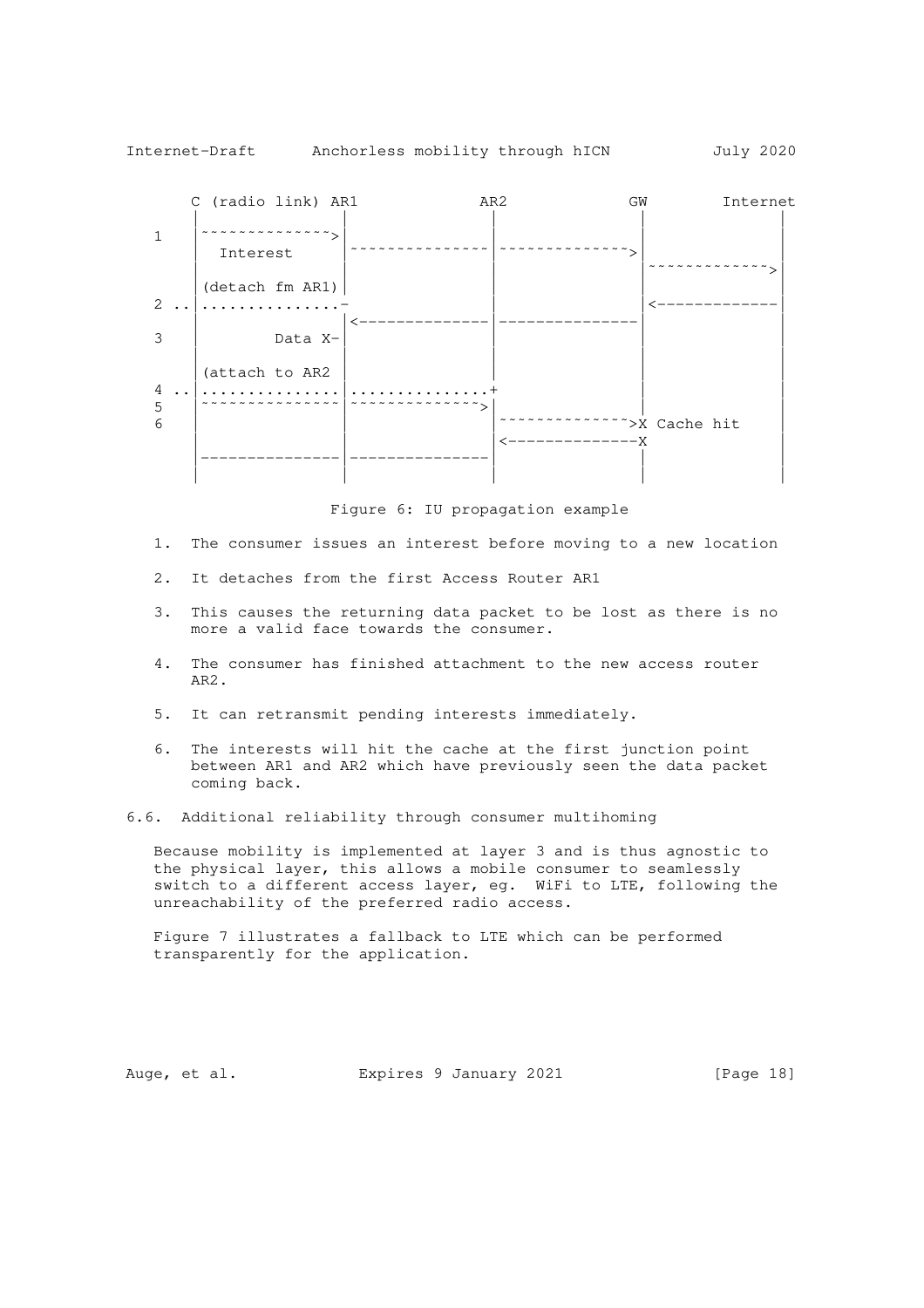

Figure 7

- 1. First interest is sent on the WiFi link.
- 2. WiFi unavailability due to failure for instance.
- 3. The application seamlessly switches to the LTE link.
- 4. Upon recovery, the traffic can be brought back on the WiFi interface.

hICN handles consumer mobility from one access to the other (e.g. WiFi to LTE or vice-versa) without any a-priori knowledge of the multiple networks to use as it is the case of MPTCP or QUIC approaches. Moving rate and congestion control at the receiver end results to be a significant advantage w.r.t. all existing alternatives in controlling dynamically multiple and new discovered network accesses in presence of mobility.

 This use case highlights the importance of having a compatible transport, as the WiFi and LTE paths will have much different characteristics in terms of delay, jitter and capacity.

 Evaluations of the scheme have shown this scheme to preserve the performance of flows like mobile video distribution up to very high switching rates in the order of a second, not even considering optimization occurring from network support.

Auge, et al. Expires 9 January 2021 [Page 19]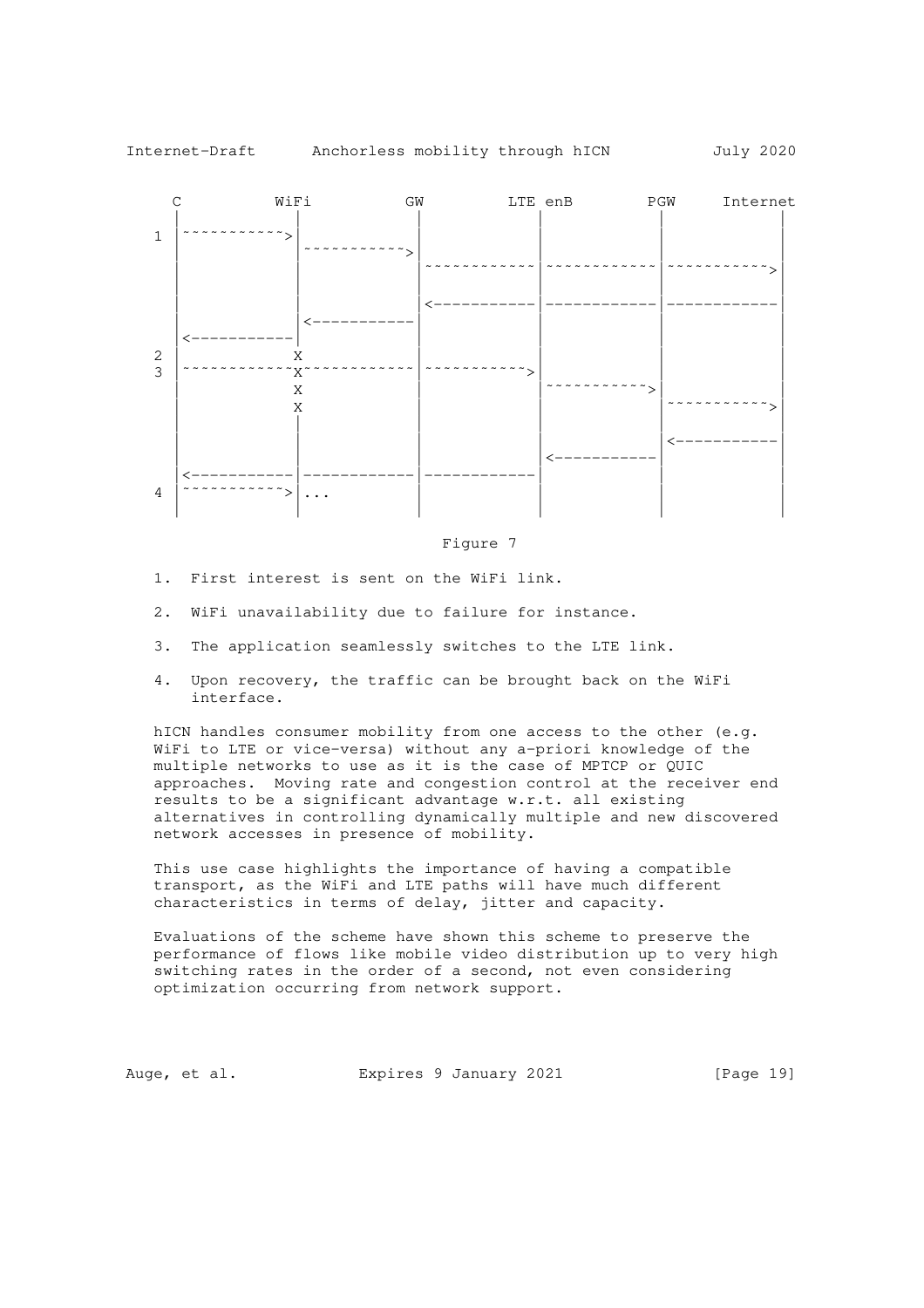Mobility is handled transparently at the network layer with very fast handover times, due to the connection-less property of hICN. This makes it possible to offer reliable WiFi connectivity, besides its lossy nature as observed in previous use case and besides the frequency of mobility from one network access to the other.

6.7. Bandwidth aggregation with consumer multihoming

 Bandwidth aggregation can be realized dynamically through a congestion-aware load-balancing forwarding strategy at the client, with no a priori knowledge of paths. This is done similarly in the network by hICN forwarders, allowing a combination of multi-homing, multipath and multi-source data transfers. As all the paths are used at the same time, hICN offers the full network capacity to the users and tends to smooth fluctuations due to the radio channels.

 Over an heterogeneous network access, hICN also offers a simple and cost-effective realization of heterogeneous channel bonding allowing an user to seamlessly roam across different radios or fixed lines (for increased reliability or reduced costs), or aggregate their bandwidth for high-throughput applications such as video streaming.

 We illustrate a simplified data flows with one mobile consumer C alternating interests between a WiFi and LTE access points. The load balancing strategy would in that case optimize the split ratio between the two access to realize an optimal split. Note that in that case the relative distances on the vertical axis have not been respected here for readability.

| WiFi | GW | LTE enB | PGW<br>Internet |
|------|----|---------|-----------------|
|      |    |         |                 |
|      |    |         |                 |
|      |    |         |                 |
|      |    |         |                 |
|      |    |         |                 |
|      |    |         |                 |

 Fine grained control from the application allows fully exploiting available bandwidth, resulting in an aggregated throughput equal to

Auge, et al. Expires 9 January 2021 [Page 20]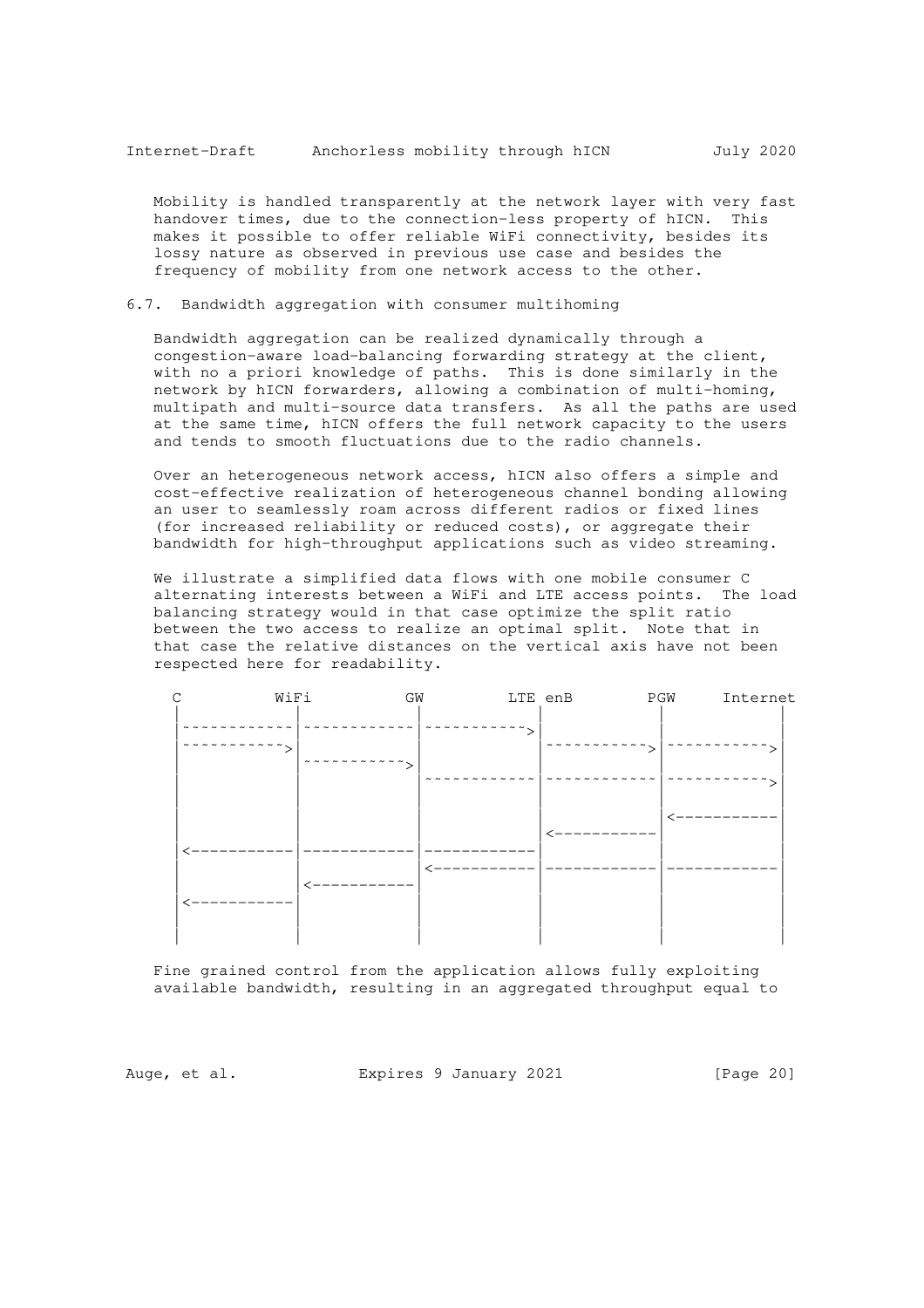the sum of access throughputs, which is hard to achieve with existing solutions.

6.8. Traffic and signalization offload

 As a natural consequence of its anchorless behavior, an hICN network can continue to operate in disconnected mode, for local mobility, even though no upstream entity is available.

 In order to illustrate this, we slightly extend the previous topology in Figure 8 with an additional access network. To show that local mobility induces no traffic on upstream links, we further assume a failure on the link between the gateway (GW) and the Internet.



Figure 8: Access network disconnected from core

 The data flow represented in Figure 9 illustrates the communication between a consumer connected to AR3, and a mobile producer moving from AR1 to AR2.

Auge, et al. Expires 9 January 2021 [Page 21]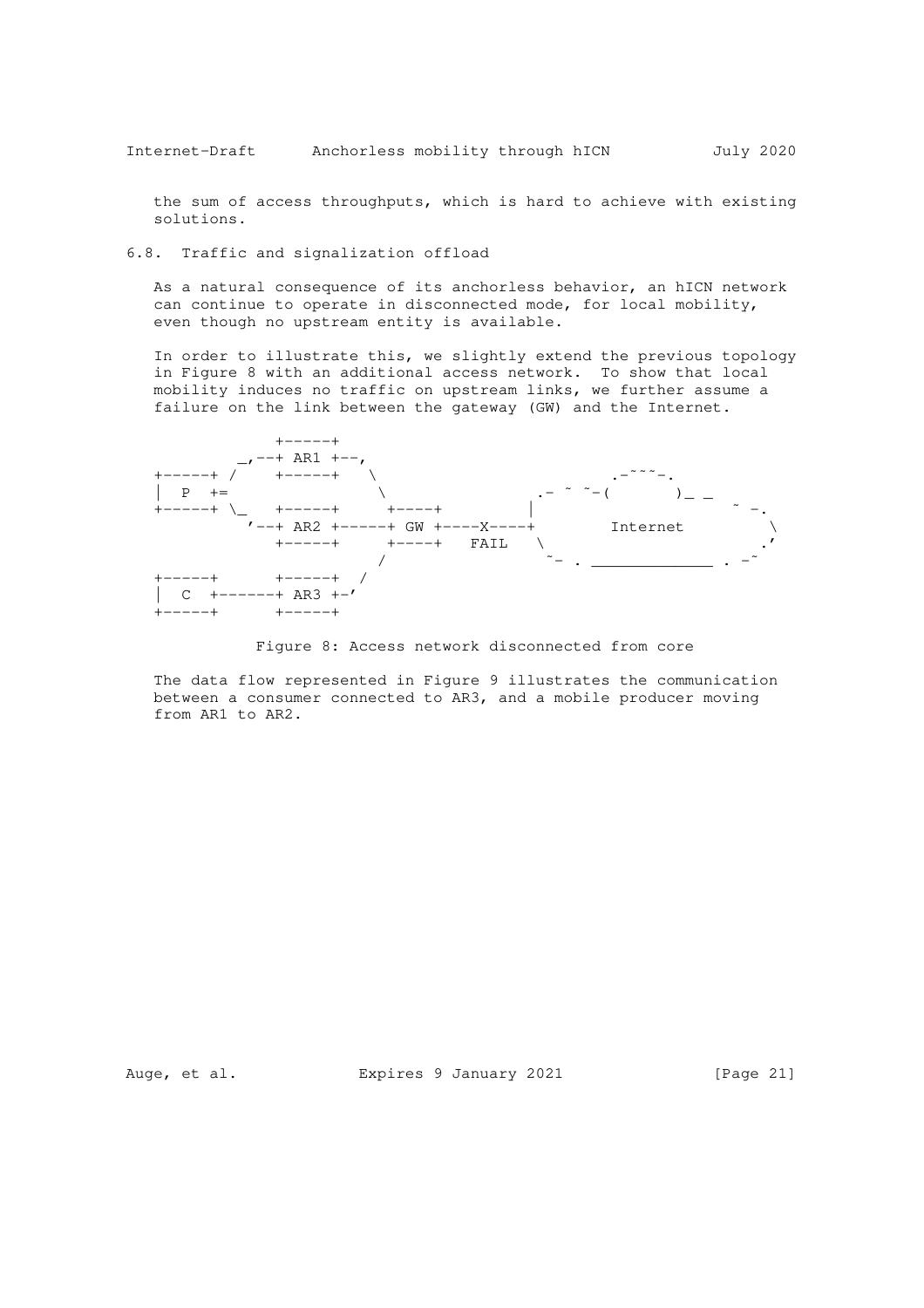

Figure 9: Anchorless mobility in network disconnected from core

 We see that both the data and the signalization remain local to the zone where the mobility occurs, and that communications during mobility are not affected by the failure of the link upstream. This is a sign that the mobile core is not loaded with unnecessary traffic, and that communications remain local, thus improving user flow latencies. The offload of both data and signalization allows reducing the cost of the infrastructure by increasing the diversity of resources used at edge, mutualizing their capacity, and lower requiring network and compute capacity in the mobile core. A direct consequence is also a more robust and reliable network.

7. Implementation considerations

Auge, et al. Expires 9 January 2021 [Page 22]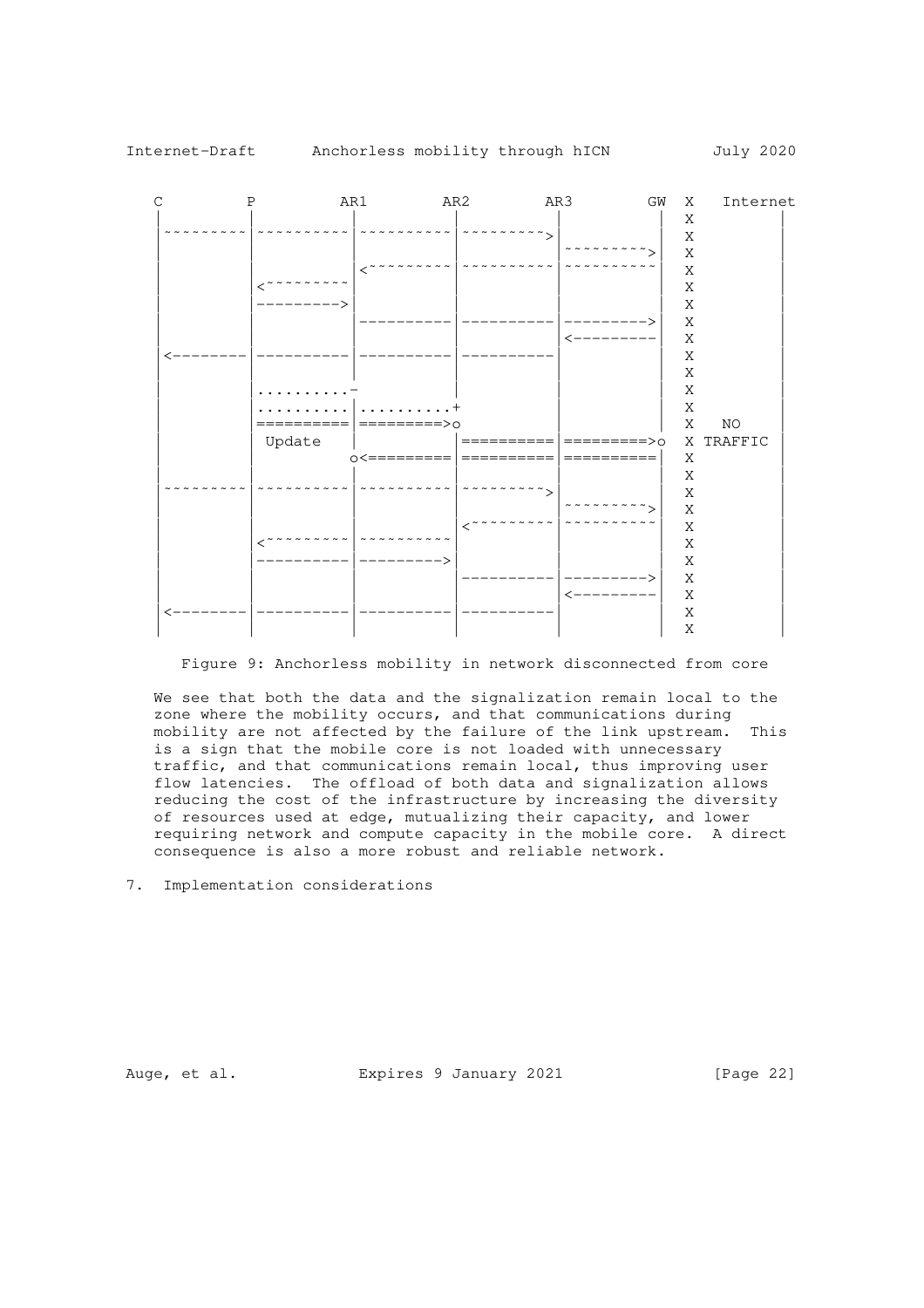### 7.1. Interaction with non-hICN enabled routers

 The realization of the architecture in a partial hICN deployment where some routers are not extended to support hICN mechanisms requires either to introduce additional functionalities or protocol support, or to reuse existing protocols achieving similar objectives (following hICN design).

 One such example is the combination of ICMP redirect messages and Neighbour Discovery Proxies (NDProxy), that partially realizes the objectives of the update process:

- \* ICMP packets do not include sequence numbers however they can be transported as part of the payload; verification is deferred to the next hICN node which should send the packet backwards in case of verification failure to fix the incorrect path update.
- \* multipath is not supported in the pure-IP part of the network (which is the expected behaviour)

 Identified concerns might be about the unexpected use of such protocols, the lack of available implementation for NDProxy, and security aspect related to redirect messages. The latter shares the fate of source routing, which has long been advocated against, and has recently gained popularity within the SPRING context. A proper security scheme is certainly the right way to address this problem, and we believe the set of benefits that we have listed are worth reconsidering such aspects.

7.2. Security considerations

 As indicated in previous sections, signalization messages transmitted across trust boundaries must be secured. The choice of the solution will intimately depend on the selected protocols.

 The use of ICMP packet might allow reusing existing security schemes such as AH headers [RFC4302], or SEND [RFC3971] (and its proxy extensions [RFC6496], [RFC5909]).

 Alternatively, [SEC] has reviewed standard approaches from the literature and proposes a fast, lightweight and distributed approach that can be applied to MAP-Me and fits its design principles.

7.3. Discussion

 Both consumer and producer mobility support multiple paths, however the support of mobility for a multihomed producer, is left for future updates of the present document.

Auge, et al. Expires 9 January 2021 [Page 23]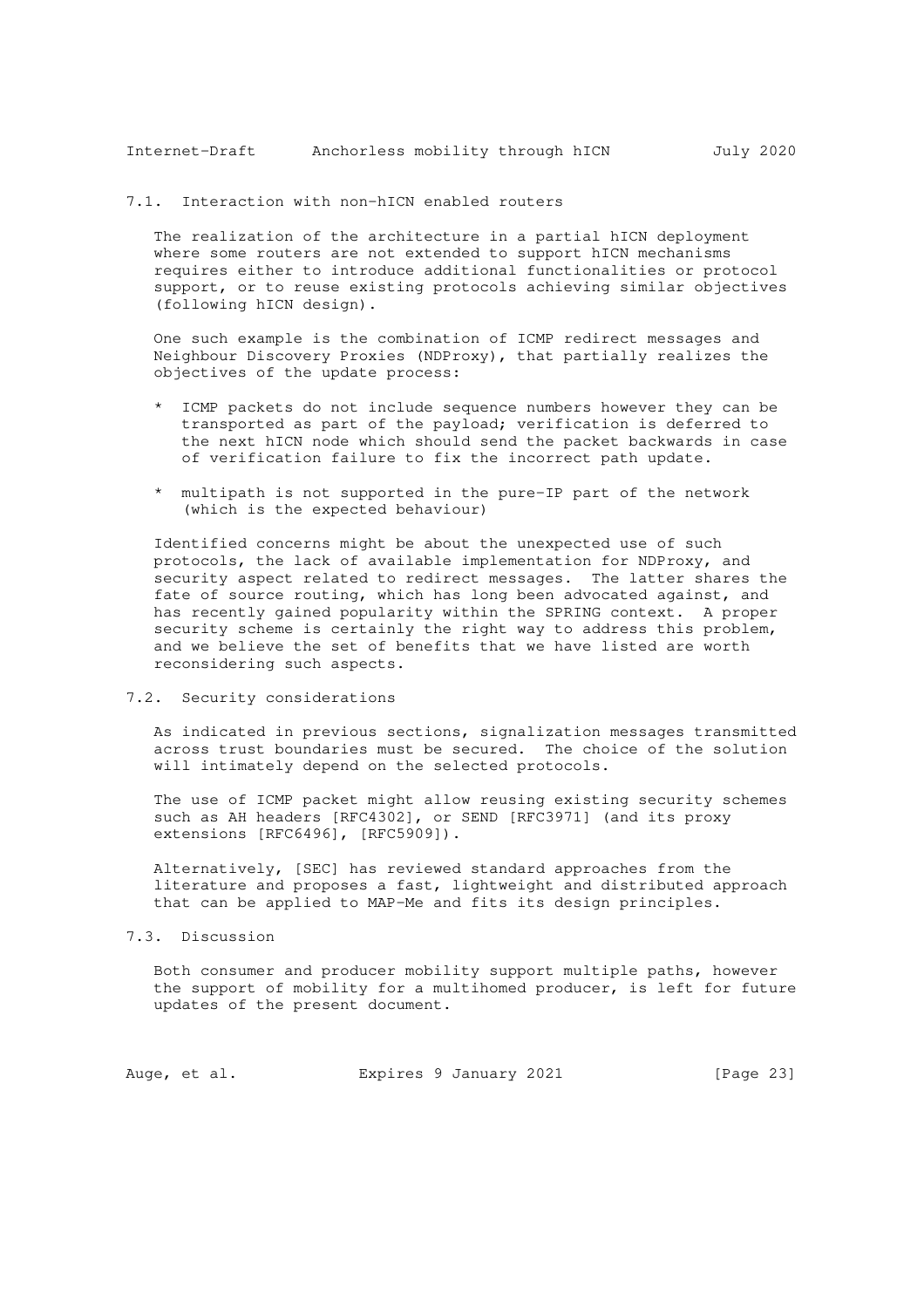Similarly, the proposed producer mobility solution is appropriate for the management of micro-mobility; its extension to multiple domains is out of scope.

8. IANA Considerations

This memo includes no request to IANA.

- 9. References
- 9.1. Normative References
	- [RFC2275] Wijnen, B., Presuhn, R., and K. McCloghrie, "View-based Access Control Model (VACM) for the Simple Network Management Protocol (SNMP)", RFC 2275, DOI 10.17487/RFC2275, January 1998, <https://www.rfc-editor.org/info/rfc2275>.
	- [RFC3971] Arkko, J., Ed., Kempf, J., Zill, B., and P. Nikander, "SEcure Neighbor Discovery (SEND)", RFC 3971, DOI 10.17487/RFC3971, March 2005, <https://www.rfc-editor.org/info/rfc3971>.
	- [RFC4302] Kent, S., "IP Authentication Header", RFC 4302, DOI 10.17487/RFC4302, December 2005, <https://www.rfc-editor.org/info/rfc4302>.
- [RFC4423] Moskowitz, R. and P. Nikander, "Host Identity Protocol (HIP) Architecture", RFC 4423, DOI 10.17487/RFC4423, May 2006, <https://www.rfc-editor.org/info/rfc4423>.
	- [RFC5533] Nordmark, E. and M. Bagnulo, "Shim6: Level 3 Multihoming Shim Protocol for IPv6", RFC 5533, DOI 10.17487/RFC5533, June 2009, <https://www.rfc-editor.org/info/rfc5533>.
	- [RFC5909] Combes, J-M., Krishnan, S., and G. Daley, "Securing Neighbor Discovery Proxy: Problem Statement", RFC 5909, DOI 10.17487/RFC5909, July 2010, <https://www.rfc-editor.org/info/rfc5909>.
	- [RFC5944] Perkins, C., Ed., "IP Mobility Support for IPv4, Revised", RFC 5944, DOI 10.17487/RFC5944, November 2010, <https://www.rfc-editor.org/info/rfc5944>.
	- [RFC6115] Li, T., Ed., "Recommendation for a Routing Architecture", RFC 6115, DOI 10.17487/RFC6115, February 2011, <https://www.rfc-editor.org/info/rfc6115>.

Auge, et al. Expires 9 January 2021 [Page 24]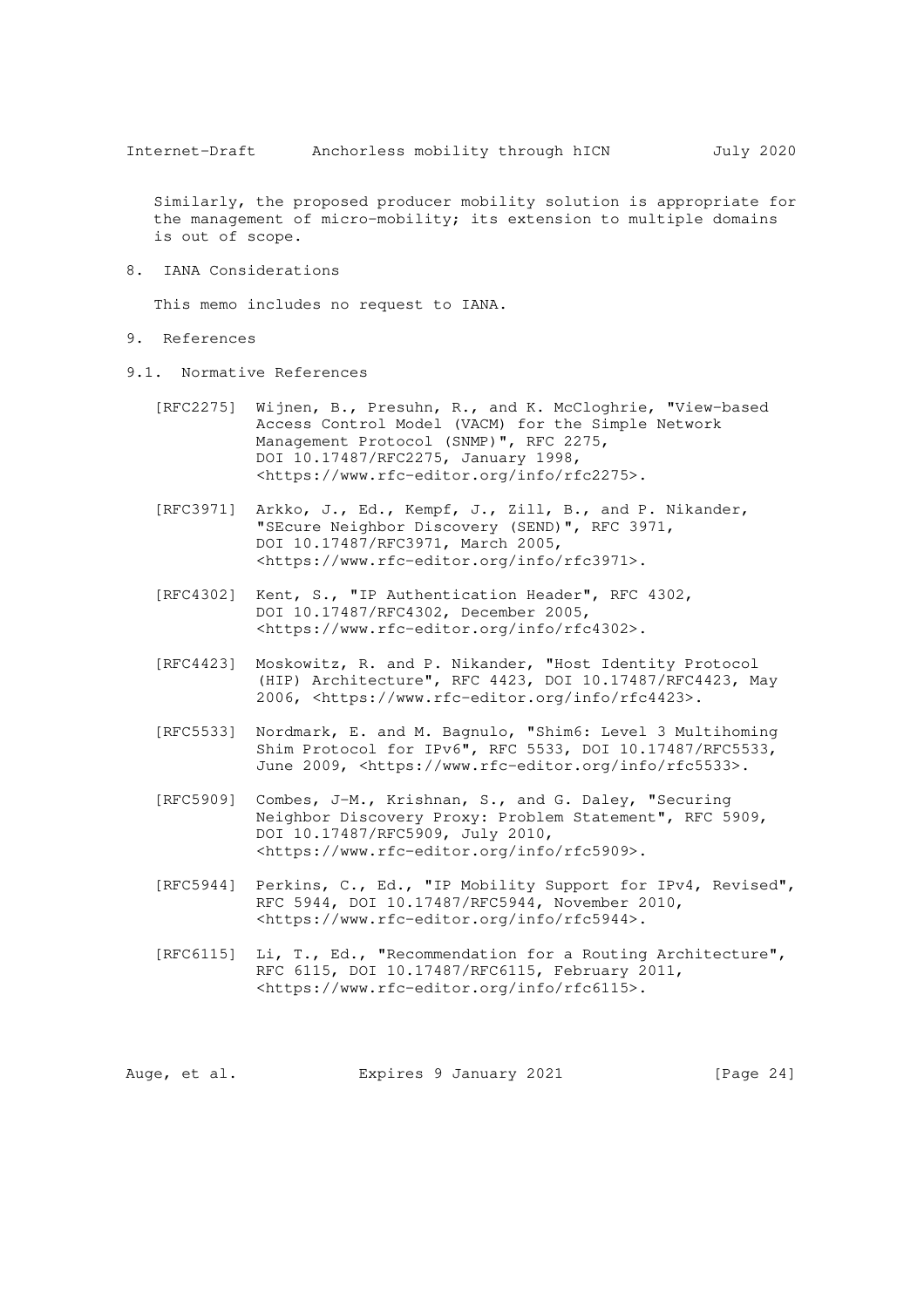- [RFC6301] Zhu, Z., Wakikawa, R., and L. Zhang, "A Survey of Mobility Support in the Internet", RFC 6301, DOI 10.17487/RFC6301, July 2011, <https://www.rfc-editor.org/info/rfc6301>.
- [RFC6496] Krishnan, S., Laganier, J., Bonola, M., and A. Garcia- Martinez, "Secure Proxy ND Support for SEcure Neighbor Discovery (SEND)", RFC 6496, DOI 10.17487/RFC6496, February 2012, <https://www.rfc-editor.org/info/rfc6496>.
	- [RFC6740] Atkinson, RJ. and SN. Bhatti, "Identifier-Locator Network Protocol (ILNP) Architectural Description", RFC 6740, DOI 10.17487/RFC6740, November 2012, <https://www.rfc-editor.org/info/rfc6740>.
	- [RFC6830] Farinacci, D., Fuller, V., Meyer, D., and D. Lewis, "The Locator/ID Separation Protocol (LISP)", RFC 6830, DOI 10.17487/RFC6830, January 2013, <https://www.rfc-editor.org/info/rfc6830>.
	- [RFC7476] Pentikousis, K., Ed., Ohlman, B., Corujo, D., Boggia, G., Tyson, G., Davies, E., Molinaro, A., and S. Eum, "Information-Centric Networking: Baseline Scenarios", RFC 7476, DOI 10.17487/RFC7476, March 2015, <https://www.rfc-editor.org/info/rfc7476>.
- 9.2. Informative References

[DATAPLANE]

 J, ., A, ., A, ., B, ., M, ., and . S, "Ensuring connectivity via data plane mechanisms.", 2013.

[I-D.auge-dmm-hicn-mobility-deployment-options]

 Auge, J., Carofiglio, G., Muscariello, L., and M. Papalini, "Anchorless mobility management through hICN (hICN-AMM): Deployment options", Work in Progress, Internet-Draft, draft-auge-dmm-hicn-mobility-deployment options-03, 6 January 2020, <http://www.ietf.org/internet drafts/draft-auge-dmm-hicn-mobility-deployment-options- 03.txt>.

 [I-D.herbert-intarea-ila] Herbert, T. and P. Lapukhov, "Identifier-locator addressing for IPv6", Work in Progress, Internet-Draft, draft-herbert-intarea-ila-01, 5 March 2018, <http://www.ietf.org/internet-drafts/draft-herbert intarea-ila-01.txt>.

Auge, et al. Expires 9 January 2021 [Page 25]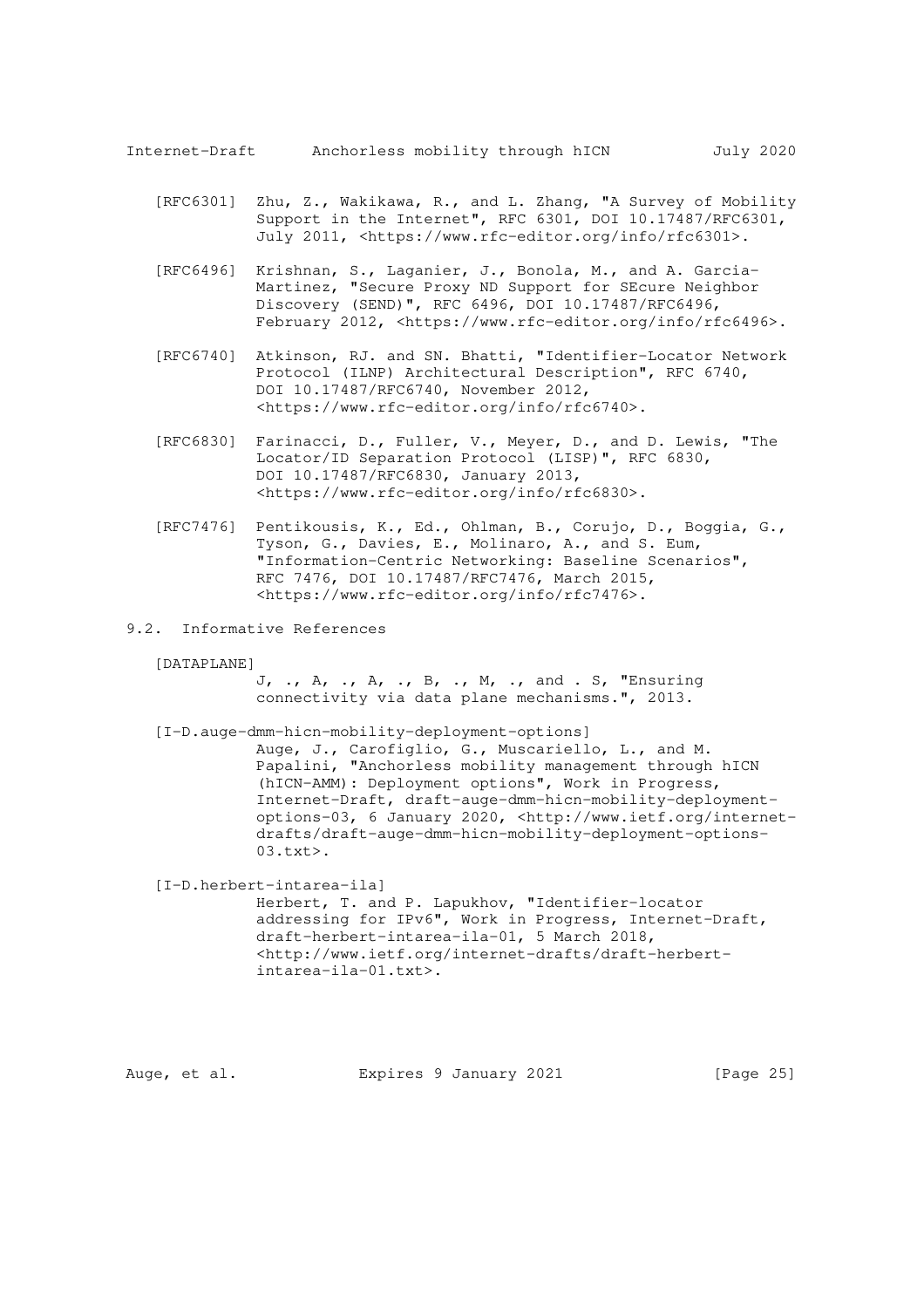[I-D.irtf-icnrg-mapme]

 Auge, J., Carofiglio, G., Muscariello, L., and M. Papalini, "MAP-Me : Managing Anchorless Mobility in Content Centric Networking", Work in Progress, Internet- Draft, draft-irtf-icnrg-mapme-05, 9 June 2020, <http://www.ietf.org/internet-drafts/draft-irtf-icnrg mapme-05.txt>.

[I-D.irtf-icnrg-terminology]

 Wissingh, B., Wood, C., Afanasyev, A., Zhang, L., Oran, D., and C. Tschudin, "Information-Centric Networking (ICN): CCNx and NDN Terminology", Work in Progress, Internet-Draft, draft-irtf-icnrg-terminology-08, 17 January 2020, <http://www.ietf.org/internet-drafts/draft irtf-icnrg-terminology-08.txt>.

[I-D.muscariello-intarea-hicn]

 Muscariello, L., Carofiglio, G., Auge, J., Papalini, M., and M. Sardara, "Hybrid Information-Centric Networking", Work in Progress, Internet-Draft, draft-muscariello intarea-hicn-04, 20 May 2020, <http://www.ietf.org/ internet-drafts/draft-muscariello-intarea-hicn-04.txt>.

 [I-D.vonhugo-5gangip-ip-issues] Hugo, D. and B. Sarikaya, "Review on issues in discussion of next generation converged networks (5G) from an IP point of view", Work in Progress, Internet-Draft, draft vonhugo-5gangip-ip-issues-03, 13 March 2017, <http://www.ietf.org/internet-drafts/draft-vonhugo- 5gangip-ip-issues-03.txt>.

- [MAPME] Auge, J., Carofiglio, G., Grassi, G., Muscariello, L., Pau, G., and X. Zeng, "MAP-Me: Managing Anchor-Less Producer Mobility in Content-Centric Networks", DOI 10.1109/tnsm.2018.2796720, IEEE Transactions on Network and Service Management Vol. 15, pp. 596-610, June 2018, <https://doi.org/10.1109/tnsm.2018.2796720>.
- [SEC] Compagno, A., Zeng, X., Muscariello, L., Carofiglio, G., and J. Augé, "Secure producer mobility in information centric network", DOI 10.1145/3125719.3125725, Proceedings of the 4th ACM Conference on Information- Centric Networking, September 2017, <https://doi.org/10.1145/3125719.3125725>.
- [SURVEY1] Zhang, Y., Afanasyev, A., Burke, J., and L. Zhang, "A survey of mobility support in Named Data Networking", DOI 10.1109/infcomw.2016.7562050, 2016 IEEE Conference on

Auge, et al. Expires 9 January 2021 [Page 26]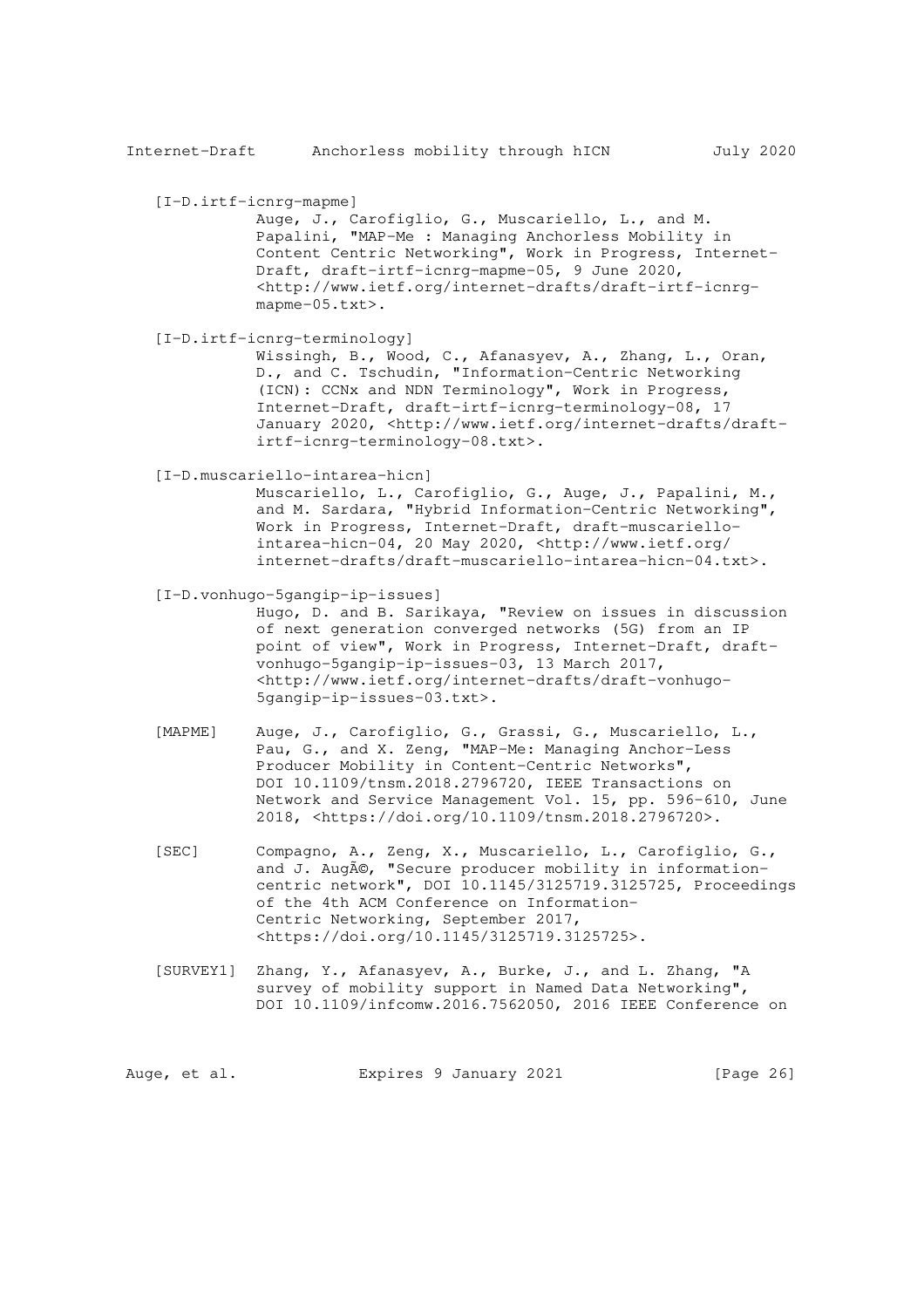Computer Communications Workshops (INFOCOM WKSHPS), April 2016, <https://doi.org/10.1109/infcomw.2016.7562050>.

 [SURVEY2] Feng, B., Zhou, H., and Q. Xu, "Mobility support in Named Data Networking: a survey", DOI 10.1186/s13638-016-0715-0, EURASIP Journal on Wireless Communications and Networking Vol. 2016, September 2016, <https://doi.org/10.1186/s13638-016-0715-0>.

#### [SURVEYICN]

 Tyson, G., Sastry, N., Rimac, I., Cuevas, R., and A. Mauthe, "A survey of mobility in information-centric networks", DOI 10.1145/2248361.2248363, Proceedings of the 1st ACM workshop on Emerging Name-Oriented Mobile Networking Design - Architecture, Algorithms, and Applications - NoM '12, 2012, <https://doi.org/10.1145/2248361.2248363>.

 [TS29.274] "3GPP Evolved Packet System (EPS); Evolved General Packet Radio Service (GPRS) Tunnelling Protocol for Control plane (GTPv2-C); Stage 3", n.d..

Authors' Addresses

 Jordan Auge Cisco Systems 11, rue Camille Desmoulins 92130 Issy-les-Moulineaux France

Email: augjorda@cisco.com

 Giovanna Carofiglio Cisco Systems 11, rue Camille Desmoulins 92130 Issy-les-Moulineaux France

Email: gcarofig@cisco.com

 Luca Muscariello Cisco Systems 11, rue Camille Desmoulins 92130 Issy-les-Moulineaux France

Auge, et al. Expires 9 January 2021 [Page 27]